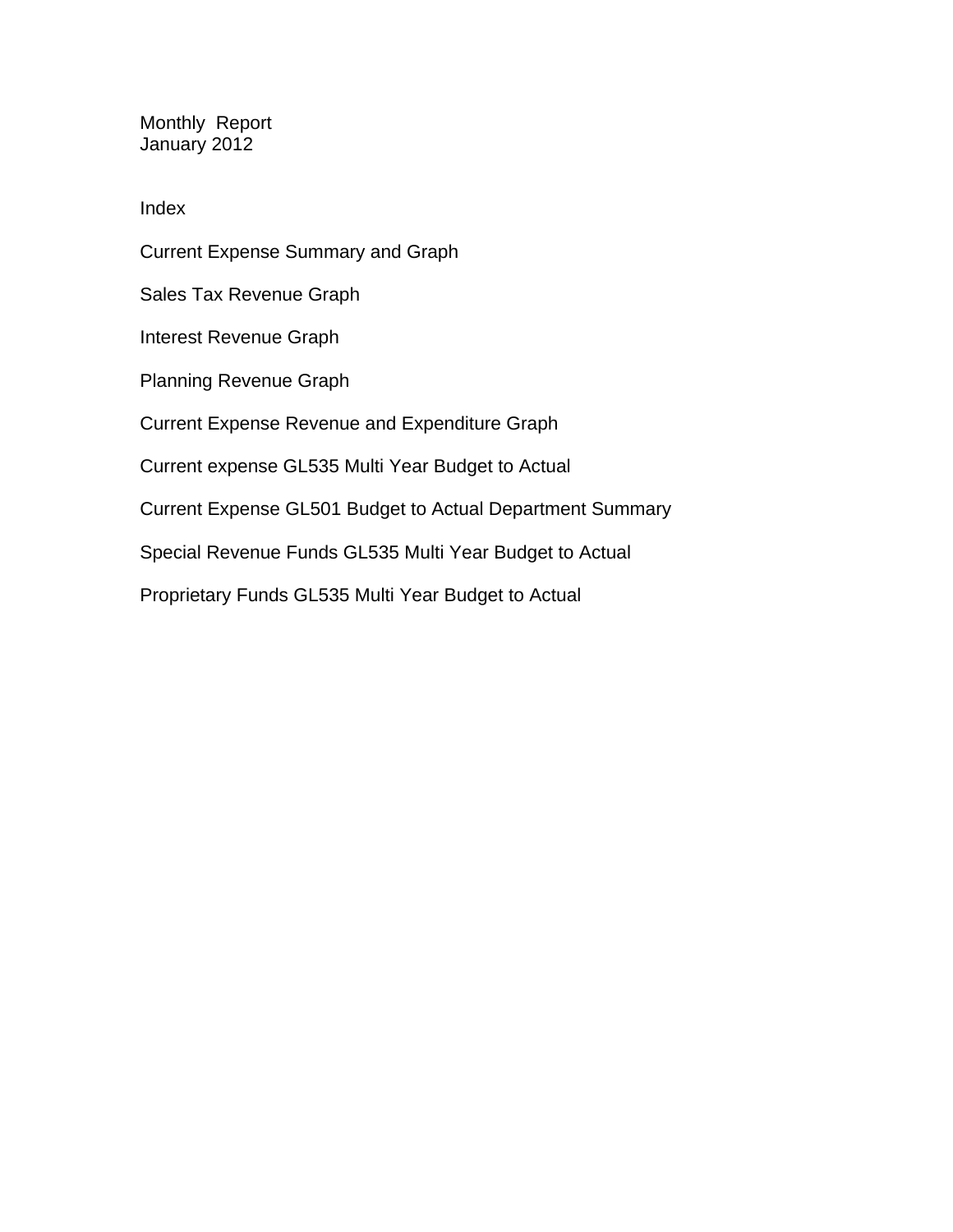| CURRENT EXPENSE Thousands (000's) |         |                     |                         |               |         |            |                        |               |         |            |                         |               |
|-----------------------------------|---------|---------------------|-------------------------|---------------|---------|------------|------------------------|---------------|---------|------------|-------------------------|---------------|
|                                   |         | <b>Current Year</b> |                         |               |         | 2011       |                        |               |         | 2010       |                         |               |
|                                   | Current | <b>YTD</b>          | <b>Budget</b>           | % VS          | Current | <b>YTD</b> | <b>Budget</b>          | % VS          | Current | <b>YTD</b> | <b>Budget</b>           | % VS          |
|                                   | Actual  | Actual              | Net of Beg.<br>Fund Bal | <b>Budget</b> | Actual  | Actual     | Net of Beg<br>Fund Bal | <b>Budget</b> | Actual  | Actual     | Net of Beg.<br>Fund Bal | <b>Budget</b> |
| Revenue                           |         |                     |                         |               |         |            |                        |               |         |            |                         |               |
| <b>Property Tax</b>               | 29      | 29                  | 7,797                   | 0%            | 73      | 73         | 7,827                  | 1%            | 28      | 28         | 7,368                   | 0%            |
| Sales Tax                         | 312     | 312                 | 3,850                   | 8%            | 308     | 308        | 4,111                  | 7%            | 299     | 299        | 4,326                   | 7%            |
| <b>Planning and Community</b>     | 73      | 73                  | 1,656                   | 4%            | 88      | 88         | 1,412                  | 6%            | 87      | 87         | 1,229                   | 7%            |
| Interest - Investment             | 19      | 19                  | 250                     | 8%            | 15      | 15         | 200                    | 8%            | 36      | 36         | 550                     | 7%            |
| Other                             | 499     | 499                 | 4,507                   | 11%           | 815     | 815        | 4,886                  | 17%           | 386     | 386        | 5,171                   | 7%            |
| Subtotal                          | 932     | 932                 | 18,060                  | 5%            | 1,299   | 1,299      | 18,436                 | 7%            | 836     | 836        | 18,644                  | 4%            |
| Intergovernmental (Grants)        | 14      | 14                  | 1,066                   | 1%            | 15      | 15         | 1,040                  | 1%            | 11      | 11         | 807                     | 1%            |
| Total                             | 946     | 946                 | 19,126                  | 5%            | 1,314   | 1,314      | 19,476                 | 7%            | 847     | 847        | 19,451                  | 4%            |
| Interfund Transfers-In            | 2,201   | 2,201               | 2,301                   | 96%           | 1,879   | 1,879      | 1,919                  | 98%           | 1,948   | 1,948      | 1,948                   | 100%          |
| Use of Beg Fund Balance           | ä,      | ÷.                  | 130                     | 0%            |         |            | 185                    | 0%            | ä,      | ä,         | 1,210                   | 0%            |
| <b>Total Revenue</b>              | 3,147   | 3,147               | 21,557                  | 15%           | 3,193   | 3,193      | 21,580                 | 15%           | 2,795   | 2,795      | 22,609                  | 12%           |
|                                   |         |                     |                         |               |         |            |                        |               |         |            |                         |               |
| Expenditures                      | 1,812   | 1,812               | 20,371                  | 9%            | 1,820   | 1,820      | 19,917                 | 9%            | 1,982   | 1,982      | 21,347                  | 9%            |
| Interfund Transfers-Out           | 1,052   | 1,052               | 1,186                   | 89%           | 1,205   | 1,205      | 1,663                  | 72%           | 1,262   | 1,262      | 1,262                   | 100%          |
| <b>Total Expenditures</b>         | 2,864   | 2,864               | 21,557                  | 13%           | 3,025   | 3,025      | 21,580                 | 14%           | 3,244   | 3,244      | 22,609                  | 14%           |
| Net Current Expense               | 283     | 283                 | 0                       |               | 168     | 168        | 0                      |               | (449)   | (449)      | 0                       |               |

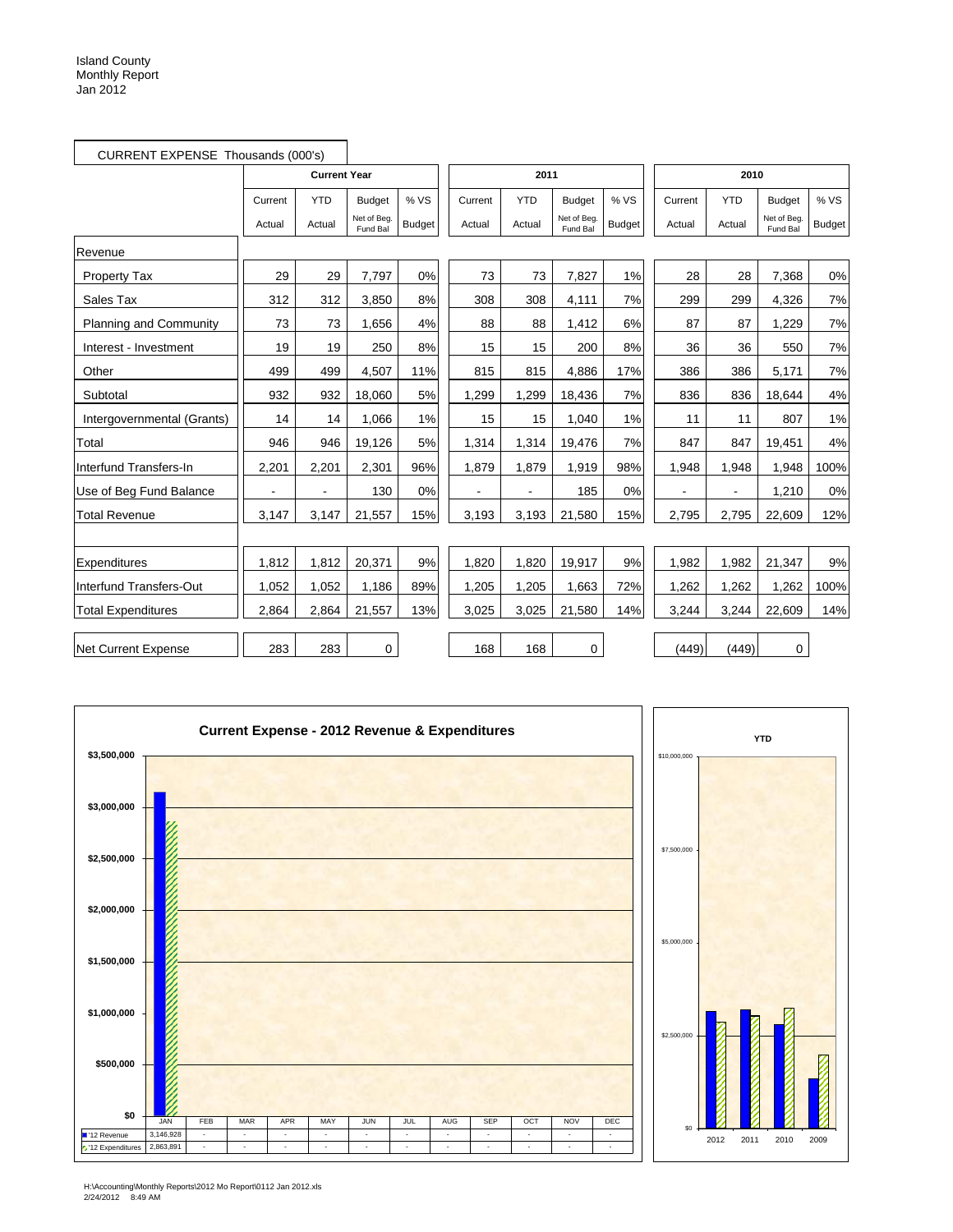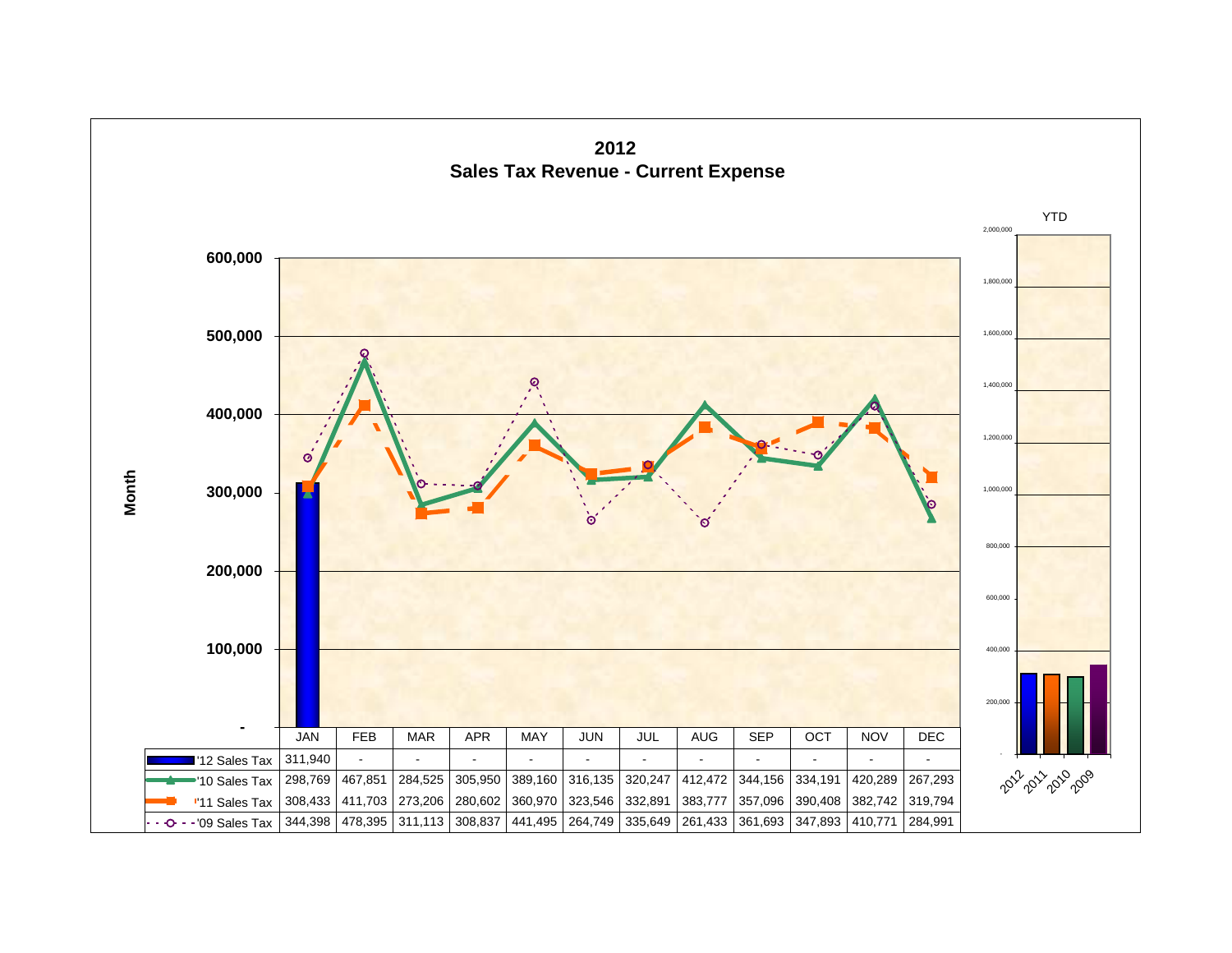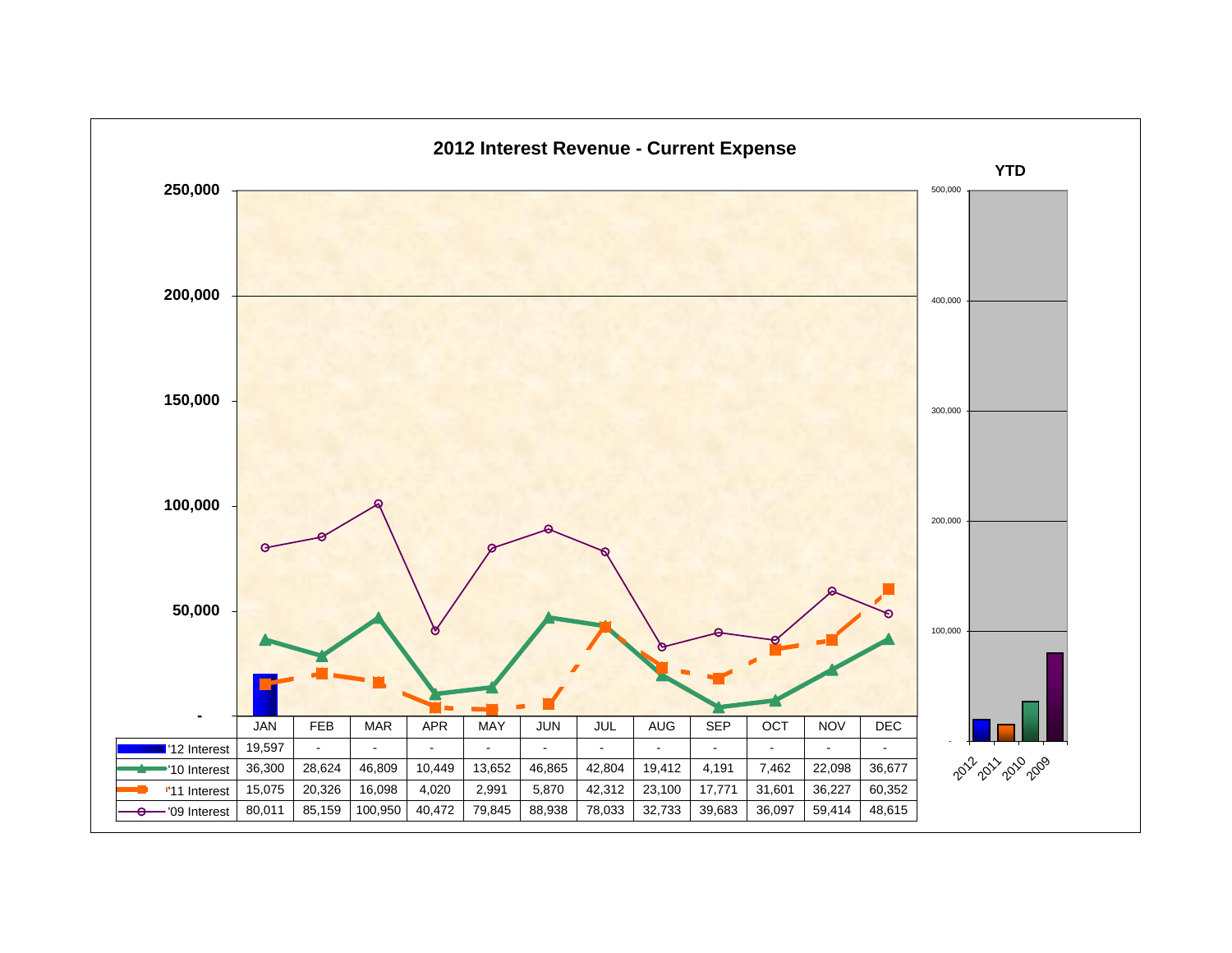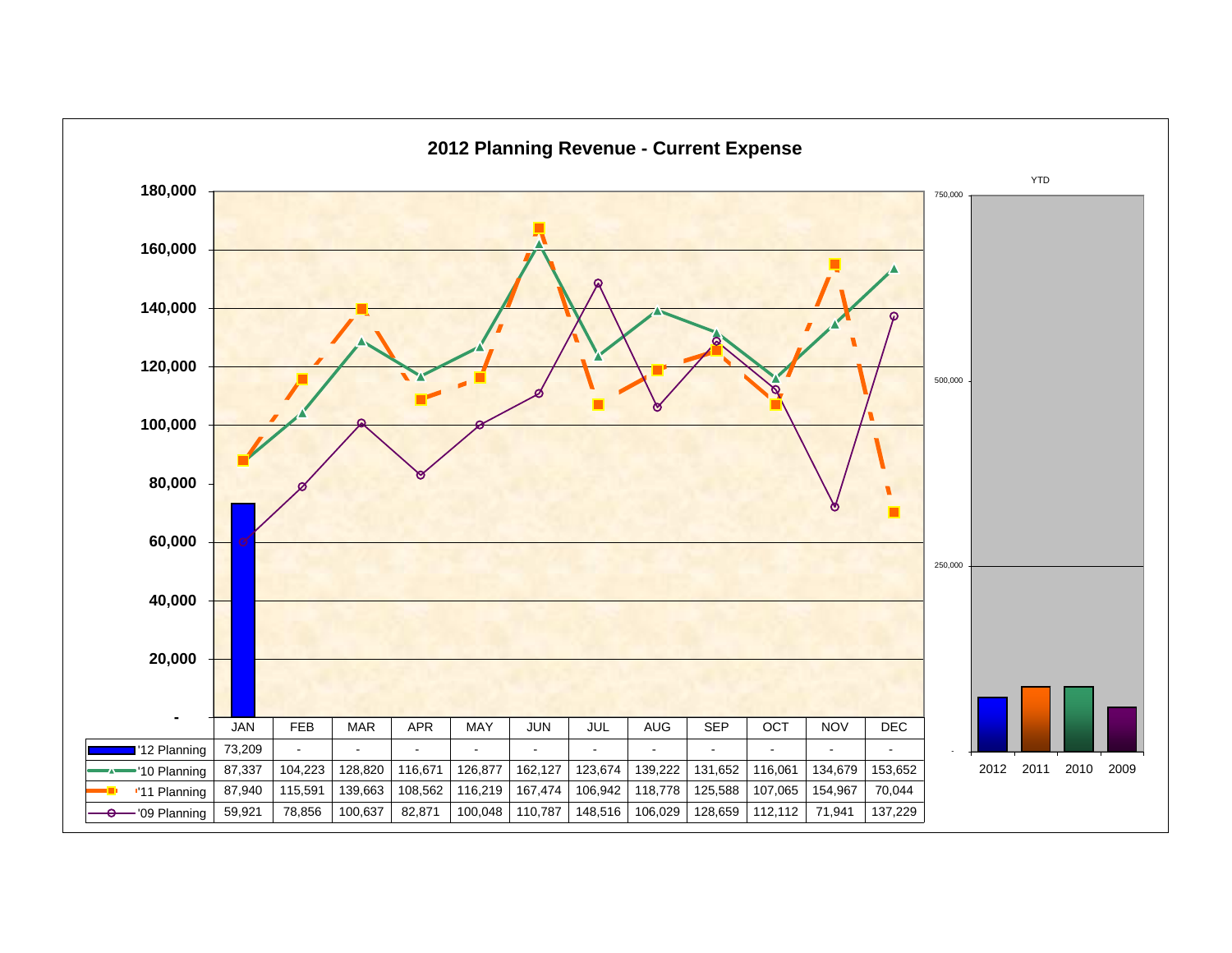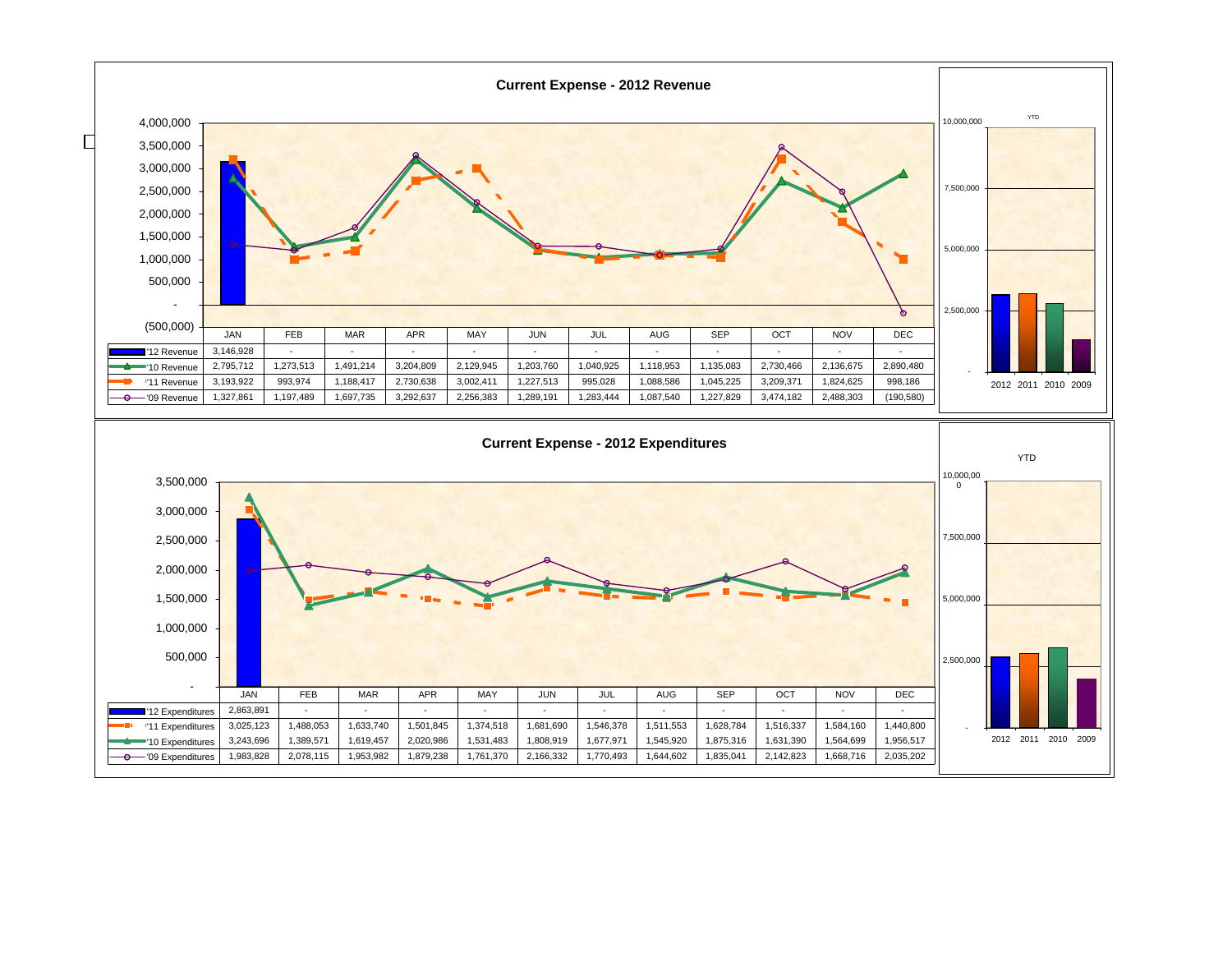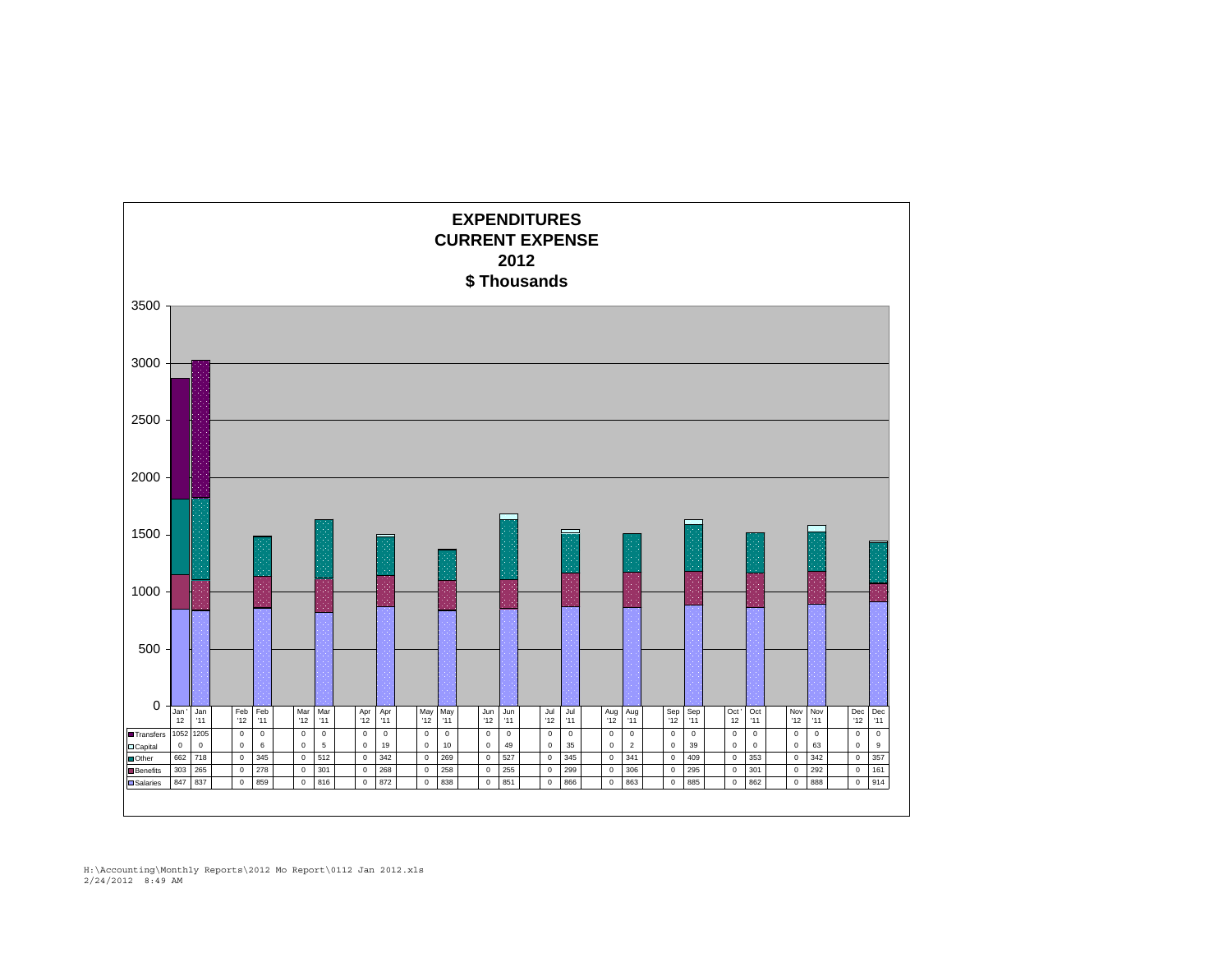|                              |                    |                                    |                | 2012              | 2012<br>Month  | 2012<br>Year to | 2012<br>Encumbered | 2012            |                |
|------------------------------|--------------------|------------------------------------|----------------|-------------------|----------------|-----------------|--------------------|-----------------|----------------|
|                              |                    | <b>Prior Years to Date Actuals</b> |                | Approved          | to Date $@$    | Date @          | Amount @           | Balance @       | <b>Percent</b> |
| Object                       | <b>Description</b> | 2010                               | 2011           | <b>Budget</b>     | 01/31/2012     | 01/31/2012      | 01/31/2012         | 01/31/2012      | <b>YTD</b>     |
| <b>CURRENT EXPENSE (001)</b> |                    |                                    |                |                   |                |                 |                    |                 |                |
| USE OF FUND BALANCE          |                    | 0.00                               | 0.00           | 130.000.00        | 0.00           | 0.00            | 0.00               | 130.000.00      | $0\%$          |
| <b>REVENUES</b>              |                    | 836.416.71                         | 1.299.730.86   | 18,060,527.00     | 932,635.36     | 932,635.36      | 0.00               | 17.127.891.64   | 5 %            |
| <b>GRANT REVENUES</b>        |                    | 11.395.43                          | 15.191.18      | 1.066.288.00      | 13.733.02      | 13.733.02       | 0.00               | 1,052,554.98    | 1%             |
| <b>EXPENDITURES</b>          |                    | (1,981,991.13)                     | (1,820,016.32) | (20, 371, 421.25) | (1,811,936.89) | (1,811,936.89)  | (31,643.12)        | (18,527,841.24) | 9%             |
| <b>TRANSFERS IN</b>          |                    | 1.947.900.00                       | 1.879.000.00   | 2,300,560.00      | 2,200,560.00   | 2,200,560.00    | 0.00               | 100.000.00      | 96 %           |
| <b>TRANSFERS OUT</b>         |                    | (1,261,705.00)                     | (1,205,107.00) | (1, 185, 954.00)  | (1,051,954.00) | (1,051,954.00)  | 0.00               | (134,000.00)    | 89%            |
| Net CURRENT EXPENSE (001)    |                    | (447, 983.99)                      | 168,798.72     | (0.25)            | 283,037.49     | 283,037.49      | (31,643.12)        | (251, 394.62)   |                |
| <b>Grand Total All Funds</b> |                    | (447, 983.99)                      | 168,798.72     | (0.25)            | 283,037.49     | 283,037.49      | (31,643.12)        | (251, 394.62)   |                |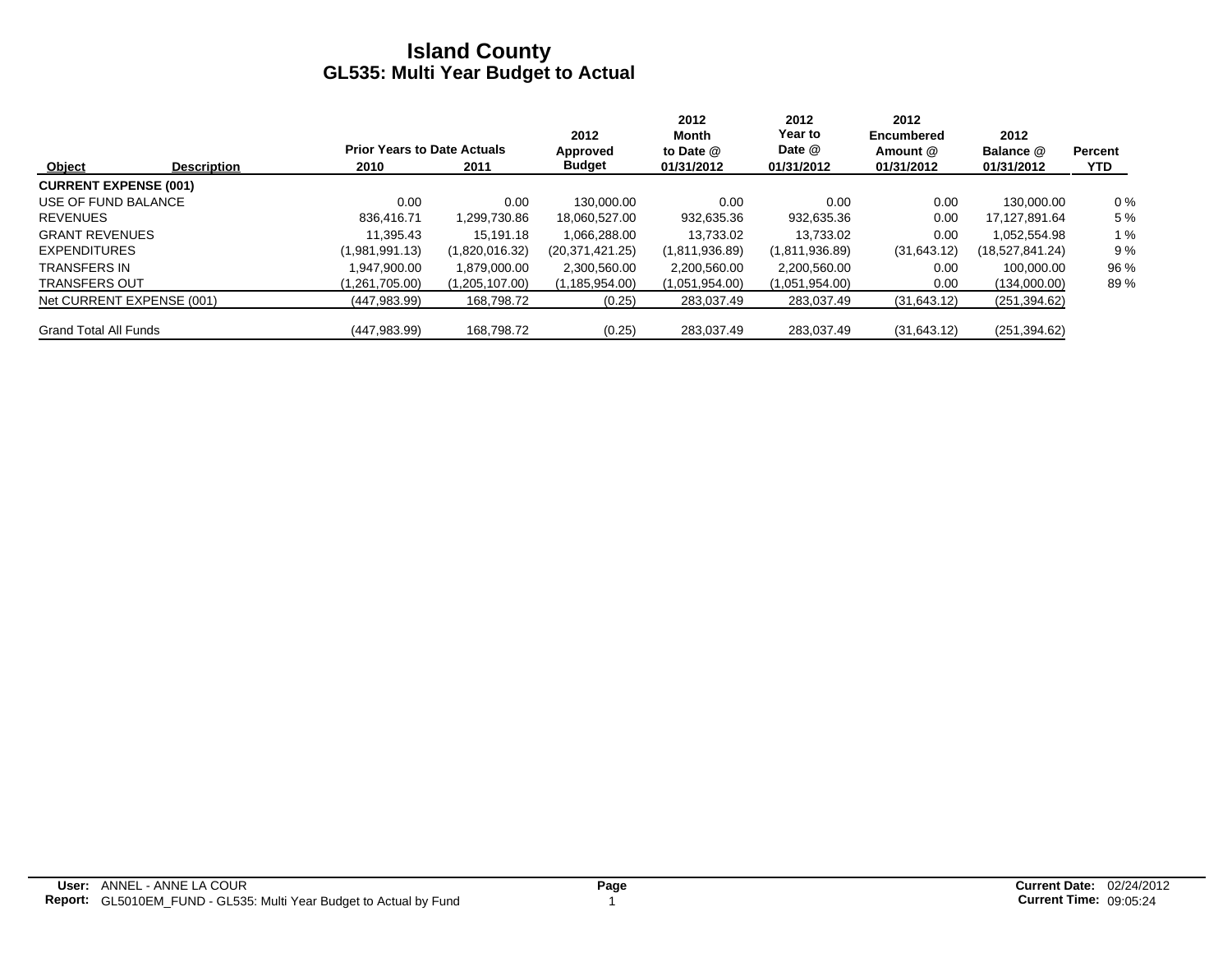|                                                  |               |                | <b>Report Date: 01/31/2012</b> |                                 |                       |
|--------------------------------------------------|---------------|----------------|--------------------------------|---------------------------------|-----------------------|
| <b>Group - Description</b>                       | <b>Budget</b> | <b>Actual</b>  | <b>Encumbrance</b>             | <b>Balance</b>                  | Percent<br><b>YTD</b> |
| Dept: 11 PUBLIC WORKS                            |               |                |                                |                                 |                       |
| Revenue                                          |               |                |                                |                                 |                       |
| 30 USE OF FUND BALANCE/RESERVES                  | 512,662.00    | 0.00           | 0.00                           | 512,662.00                      | 0.00                  |
| 31 TAXES                                         | 8,056,200.00  | 37,278.22      | 0.00                           | 8,018,921.78                    | 0.46                  |
| 32 LICENSES & PERMITS                            | 80,800.00     | 4,714.70       | 0.00                           | 76,085.30                       | 5.83                  |
| <b>33 INTERGOVERMENTAL REVENUES</b>              | 9,381,953.00  | 458,841.03     | 0.00                           | 8,923,111.97                    | 4.89                  |
| 34 CHARGES FOR GOODS & SERVICES                  | 6,284,710.00  | 422,630.51     | 0.00                           | 5,862,079.49                    | 6.72                  |
| <b>35 FINES &amp; PENALTIES</b>                  | 300.00        | 0.00           | 0.00                           | 300.00                          | 0.00                  |
| <b>36 MISCELLANEOUS REVENUES</b>                 | 1,881,891.00  | 145,179.40     | 0.00                           | 1,736,711.60                    | 7.71                  |
| 39 OTHER FINANCING SOURCES                       | 1,786,720.00  | 1,026,919.53   | 0.00                           | 759,800.47                      | 57.47                 |
| <b>Revenue Total:</b>                            | 27,985,236.00 | 2,095,563.39   | 0.00                           | 25,889,672.61                   | 7.48                  |
| <b>Expenditures</b>                              |               |                |                                |                                 |                       |
| 10 SALARIES & BENEFITS                           | 7,289,110.00  | 584,309.33     | 0.00                           | 6,704,800.67                    | 8.01                  |
| 20 MAINTENANCE & OPERATIONS                      | 13,377,661.00 | 221,190.42     | 0.00                           | 13,156,470.58                   | 1.65                  |
| <b>30 INTERGOVERMENT</b>                         | 101,040.00    | 7,044.86       | 0.00                           | 93,995.14                       | 6.97                  |
| <b>40 CAPITAL</b>                                | 1,701,000.00  | 0.00           | 0.00                           | 1,701,000.00                    | 0.00                  |
| 50 INTERDEPT & TRANSFERS                         | 5,811,718.00  | 2,519,152.99   | 0.00                           | 3,292,565.01                    | 43.34                 |
| <b>60 DEBT SERVICE</b>                           | 25,160.00     | 0.00           | 0.00                           | 25,160.00                       | 0.00                  |
| 90 OTHER                                         | 61,047.00     | 0.00           | 0.00                           | 61,047.00                       | 0.00                  |
| <b>Expenditure Total:</b>                        | 28,366,736.00 | 3,331,697.60   | 0.00                           | 25,035,038.40                   | 11.74                 |
| <b>Dept Total:</b>                               | (381, 500.00) | (1,236,134.21) | 0.00                           | 854,634.21                      |                       |
|                                                  |               |                |                                |                                 |                       |
| <b>Dept: 13 HUMAN SERVICES</b><br><b>Revenue</b> |               |                |                                |                                 |                       |
| 30 USE OF FUND BALANCE/RESERVES                  | 0.00          | 0.00           | 0.00                           | 0.00                            | 0.00                  |
| 31 TAXES                                         | 488,000.00    | 1,346.45       | 0.00                           | 486,653.55                      | 0.27                  |
| 33 INTERGOVERMENTAL REVENUES                     | 1,241,357.00  | 8,878.15       | 0.00                           | 1,232,478.85                    | 0.71                  |
| 34 CHARGES FOR GOODS & SERVICES                  | 536,506.00    | 40,846.30      | 0.00                           | 495,659.70                      | 7.61                  |
| <b>39 OTHER FINANCING SOURCES</b>                | 217,625.00    | 217,625.00     | 0.00                           | 0.00                            | 100.00                |
| <b>Revenue Total:</b>                            | 2,483,488.00  | 268,695.90     | 0.00                           | 2,214,792.10                    | 10.81                 |
| <b>Expenditures</b>                              |               |                |                                |                                 |                       |
| 10 SALARIES & BENEFITS                           | 1,105,664.00  | 95,372.30      | 0.00                           | 1,010,291.70                    | 8.62                  |
| 20 MAINTENANCE & OPERATIONS                      | 1,545,140.00  | 4,967.19       | 0.00                           | 1,540,172.81                    | 0.32                  |
| 50 INTERDEPT & TRANSFERS                         | 240,935.00    | 239,629.44     | 0.00                           | 1,305.56                        | 99.45                 |
| 90 OTHER                                         | 250,024.00    | 0.00           | 0.00                           | 250,024.00                      | 0.00                  |
| <b>Expenditure Total:</b>                        | 3,141,763.00  | 339,968.93     | 0.00                           | 2,801,794.07                    | 10.82                 |
| <b>Dept Total:</b>                               | (658, 275.00) | (71, 273.03)   | 0.00                           | (587,001.97)                    |                       |
| Dept: 14 PUBLIC HEALTH                           |               |                |                                |                                 |                       |
| <b>Revenue</b>                                   |               |                |                                |                                 |                       |
| 32 LICENSES & PERMITS                            | 548,000.00    | 71,062.86      | 0.00                           | 476,937.14                      | 12.96                 |
| 33 INTERGOVERMENTAL REVENUES                     | 1,051,390.00  | 23,048.38      | 0.00                           | 1,028,341.62                    | 2.19                  |
| 34 CHARGES FOR GOODS & SERVICES                  | 353,339.00    | 17,253.85      | 0.00                           | 336,085.15                      | 4.88                  |
| <b>36 MISCELLANEOUS REVENUES</b>                 | 12,500.00     | 998.72         | 0.00                           | 11,501.28                       | 7.98                  |
| <b>38 NONREVENUES</b>                            | 0.00          | 0.00           | 0.00                           | 0.00                            | 0.00                  |
| 39 OTHER FINANCING SOURCES                       | 857,237.00    | 293,300.07     | 0.00                           | 563,936.93                      | 34.21                 |
| <b>Revenue Total:</b>                            | 2,822,466.00  | 405,663.88     | 0.00                           | 2,416,802.12                    | 14.37                 |
| ANNEL - ANNE LA COUR<br>User:                    | Page          |                |                                | <b>Current Date: 02/24/2012</b> |                       |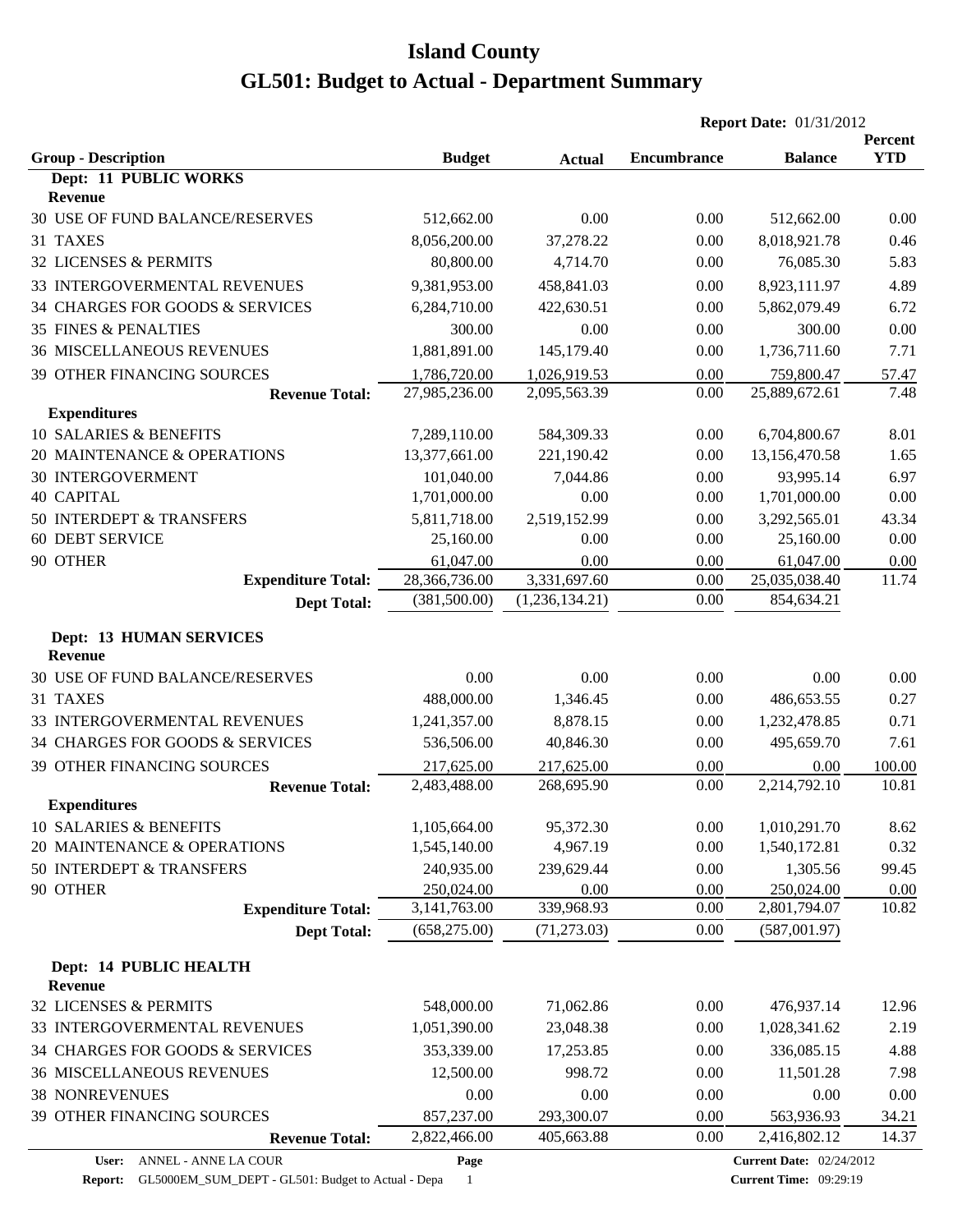|                                                         |                    |               | <b>Report Date: 01/31/2012</b> |                           |               |  |
|---------------------------------------------------------|--------------------|---------------|--------------------------------|---------------------------|---------------|--|
|                                                         |                    |               |                                |                           | Percent       |  |
| <b>Group - Description</b>                              | <b>Budget</b>      | <b>Actual</b> | <b>Encumbrance</b>             | <b>Balance</b>            | <b>YTD</b>    |  |
| <b>Expenditures</b>                                     |                    |               |                                |                           |               |  |
| 10 SALARIES & BENEFITS                                  | 1,960,091.00       | 163,077.87    | 0.00                           | 1,797,013.13              | 8.31          |  |
| 20 MAINTENANCE & OPERATIONS                             | 541,576.00         | 6,785.79      | 0.00                           | 534,790.21                | 1.25          |  |
| <b>40 CAPITAL</b>                                       | 0.00               | 0.00          | 0.00                           | 0.00                      | 0.00          |  |
| 50 INTERDEPT & TRANSFERS                                | 199,767.00         | 158,694.16    | 0.00                           | 41,072.84                 | 79.43         |  |
| <b>60 DEBT SERVICE</b>                                  | 116,072.00         | 0.00          | 0.00                           | 116,072.00                | 0.00          |  |
| 90 OTHER                                                | 4,960.00           | 0.00          | 0.00                           | 4,960.00<br>2,493,908.18  | 0.00<br>11.64 |  |
| <b>Expenditure Total:</b>                               | 2,822,466.00       | 328,557.82    | 0.00                           |                           |               |  |
| <b>Dept Total:</b>                                      | 0.00               | 77,106.06     | 0.00                           | (77, 106.06)              |               |  |
| <b>Dept: 15 NATURAL RESOURCES</b><br><b>Revenue</b>     |                    |               |                                |                           |               |  |
| 33 INTERGOVERMENTAL REVENUES                            | 195,500.00         | 0.00          | 0.00                           | 195,500.00                | 0.00          |  |
| 34 CHARGES FOR GOODS & SERVICES                         | 574,000.00         | 0.00          | 0.00                           | 574,000.00                | 0.00          |  |
| <b>Revenue Total:</b>                                   | 769,500.00         | 0.00          | 0.00                           | 769,500.00                | 0.00          |  |
| <b>Expenditures</b>                                     |                    |               |                                |                           |               |  |
| 10 SALARIES & BENEFITS                                  | 329,655.00         | 20,029.43     | 0.00                           | 309,625.57                | 6.07          |  |
| 20 MAINTENANCE & OPERATIONS                             | 95,845.00          | 0.00          | 0.00                           | 95,845.00                 | 0.00          |  |
| 50 INTERDEPT & TRANSFERS                                | 344,000.00         | 0.00          | 0.00                           | 344,000.00                | 0.00          |  |
| <b>Expenditure Total:</b>                               | 769,500.00         | 20,029.43     | 0.00                           | 749,470.57                | 2.60          |  |
| <b>Dept Total:</b>                                      | 0.00               | (20,029.43)   | 0.00                           | 20,029.43                 |               |  |
| <b>Dept: 16 EXTENSION SERVICES</b><br><b>Revenue</b>    |                    |               |                                |                           |               |  |
|                                                         |                    |               |                                |                           |               |  |
| 33 INTERGOVERMENTAL REVENUES                            | 113,161.00         | 0.00          | 0.00                           | 113,161.00                | 0.00          |  |
| 34 CHARGES FOR GOODS & SERVICES                         | 74,000.00          | 0.00          | 0.00                           | 74,000.00                 | 0.00          |  |
| <b>36 MISCELLANEOUS REVENUES</b>                        | 53,949.00          | 0.00          | 0.00                           | 53,949.00                 | 0.00          |  |
| 39 OTHER FINANCING SOURCES                              | 100,133.00         | 100,133.00    | 0.00                           | 0.00                      | 100.00        |  |
| <b>Revenue Total:</b>                                   | 341,243.00         | 100,133.00    | 0.00                           | 241,110.00                | 29.34         |  |
| <b>Expenditures</b><br>10 SALARIES & BENEFITS           | 210,861.00         | 15,488.34     | 0.00                           | 195,372.66                | 7.34          |  |
|                                                         |                    | 400.89        | 0.00                           |                           |               |  |
| 20 MAINTENANCE & OPERATIONS<br>50 INTERDEPT & TRANSFERS | 130,382.00<br>0.00 | 8,124.51      | 0.00                           | 129,981.11<br>(8, 124.51) | 0.30<br>0.00  |  |
| <b>Expenditure Total:</b>                               | 341,243.00         | 24,013.74     | 0.00                           | 317,229.26                | 7.03          |  |
| <b>Dept Total:</b>                                      | 0.00               | 76,119.26     | 0.00                           | (76, 119.26)              |               |  |
|                                                         |                    |               |                                |                           |               |  |
| Dept: 20 ASSESSOR<br>Revenue                            |                    |               |                                |                           |               |  |
| 34 CHARGES FOR GOODS & SERVICES                         | 11,700.00          | 285.00        | 0.00                           | 11,415.00                 | 2.43          |  |
| <b>36 MISCELLANEOUS REVENUES</b>                        | 1,000.00           | (4.00)        | 0.00                           | 1,004.00                  | $-0.40$       |  |
| <b>Revenue Total:</b>                                   | 12,700.00          | 281.00        | 0.00                           | 12,419.00                 | 2.21          |  |
| <b>Expenditures</b>                                     |                    |               |                                |                           |               |  |
| 10 SALARIES & BENEFITS                                  | 932,251.00         | 72,675.70     | 0.00                           | 859,575.30                | 7.79          |  |
| 20 MAINTENANCE & OPERATIONS                             | 110,830.00         | 5,750.21      | 0.00                           | 105,079.79                | <u>5.18</u>   |  |
| <b>Expenditure Total:</b>                               | 1,043,081.00       | 78,425.91     | 0.00                           | 964,655.09                | 7.51          |  |
| <b>Dept Total:</b>                                      | (1,030,381.00)     | (78, 144.91)  | 0.00                           | (952, 236.09)             |               |  |

#### **Dept: 21 AUDITOR**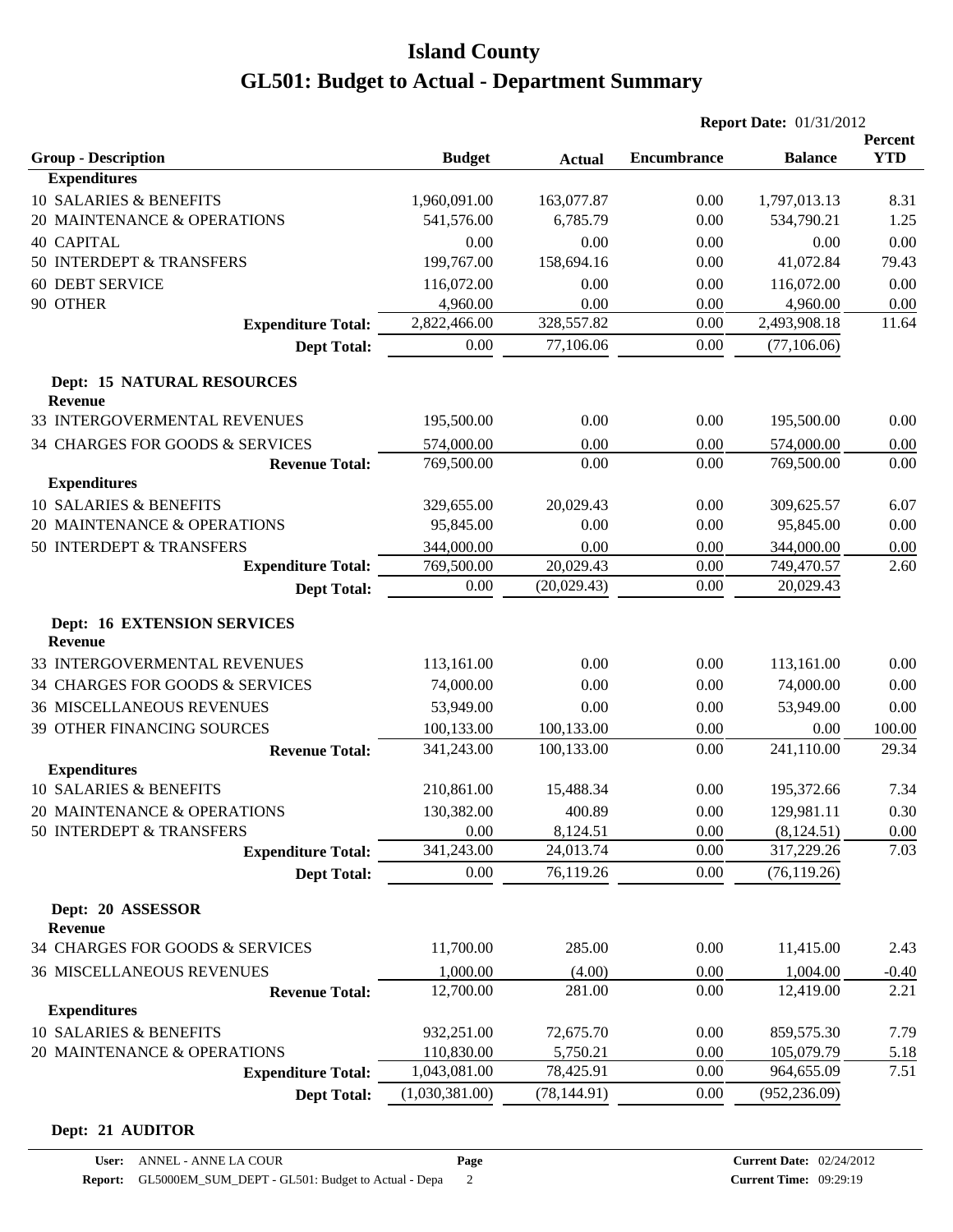|                                  |               |               | <b>Report Date: 01/31/2012</b> |                |                |  |
|----------------------------------|---------------|---------------|--------------------------------|----------------|----------------|--|
|                                  |               |               |                                |                | <b>Percent</b> |  |
| <b>Group - Description</b>       | <b>Budget</b> | <b>Actual</b> | <b>Encumbrance</b>             | <b>Balance</b> | <b>YTD</b>     |  |
| <b>Revenue</b>                   |               |               |                                |                |                |  |
| 32 LICENSES & PERMITS            | 4,000.00      | 162.00        | 0.00                           | 3,838.00       | 4.05           |  |
| 33 INTERGOVERMENTAL REVENUES     | 55,000.00     | 0.00          | 0.00                           | 55,000.00      | 0.00           |  |
| 34 CHARGES FOR GOODS & SERVICES  | 732,000.00    | 70,062.29     | 0.00                           | 661,937.71     | 9.57           |  |
| <b>36 MISCELLANEOUS REVENUES</b> | 0.00          | 12.00         | 0.00                           | (12.00)        | 0.00           |  |
| 39 OTHER FINANCING SOURCES       | 225,400.00    | 225,400.00    | 0.00                           | 0.00           | 100.00         |  |
| <b>Revenue Total:</b>            | 1,016,400.00  | 295,636.29    | 0.00                           | 720,763.71     | 29.08          |  |
| <b>Expenditures</b>              |               |               |                                |                |                |  |
| 10 SALARIES & BENEFITS           | 861,361.00    | 65,091.20     | 0.00                           | 796,269.80     | 7.55           |  |
| 20 MAINTENANCE & OPERATIONS      | 339,409.00    | 78,618.82     | 0.00                           | 260,790.18     | 23.16          |  |
| <b>40 CAPITAL</b>                | 1,000.00      | 0.00          | 0.00                           | 1,000.00       | 0.00           |  |
| 50 INTERDEPT & TRANSFERS         | 4,000.00      | 5,284.47      | 0.00                           | (1,284.47)     | 132.11         |  |
| 90 OTHER                         | 17,375.00     | 0.00          | 0.00                           | 17,375.00      | 0.00           |  |
| <b>Expenditure Total:</b>        | 1,223,145.00  | 148,994.49    | 0.00                           | 1,074,150.51   | 12.18          |  |
| <b>Dept Total:</b>               | (206,745.00)  | 146,641.80    | 0.00                           | (353, 386.80)  |                |  |
| Dept: 24 CLERK                   |               |               |                                |                |                |  |
| Revenue                          |               |               |                                |                |                |  |
| 33 INTERGOVERMENTAL REVENUES     | 75,000.00     | 1,611.04      | 0.00                           | 73,388.96      | 2.14           |  |
| 34 CHARGES FOR GOODS & SERVICES  | 197,000.00    | 17,303.60     | 0.00                           | 179,696.40     | 8.78           |  |
| <b>35 FINES &amp; PENALTIES</b>  | 59,400.00     | 3,902.09      | 0.00                           | 55,497.91      | 6.56           |  |
| <b>36 MISCELLANEOUS REVENUES</b> | 5,000.00      | 117.40        | 0.00                           | 4,882.60       | 2.34           |  |
| 39 OTHER FINANCING SOURCES       | 9,000.00      | 9,000.00      | 0.00                           | 0.00           | 100.00         |  |
| <b>Revenue Total:</b>            | 345,400.00    | 31,934.13     | 0.00                           | 313,465.87     | 9.24           |  |
| <b>Expenditures</b>              |               |               |                                |                |                |  |
| 10 SALARIES & BENEFITS           | 384,600.00    | 31,403.42     | 0.00                           | 353,196.58     | 8.16           |  |
| 20 MAINTENANCE & OPERATIONS      | 31,500.00     | 0.00          | 0.00                           | 31,500.00      | 0.00           |  |
| <b>Expenditure Total:</b>        | 416,100.00    | 31,403.42     | 0.00                           | 384,696.58     | 7.54           |  |
| <b>Dept Total:</b>               | (70,700.00)   | 530.71        | 0.00                           | (71, 230.71)   |                |  |
|                                  |               |               |                                |                |                |  |
| Dept: 25 COMMISSIONERS           |               |               |                                |                |                |  |
| Revenue                          |               |               |                                |                |                |  |
| 34 CHARGES FOR GOODS & SERVICES  | 500.00        | 7.00          | 0.00                           | 493.00         | 1.40           |  |
| <b>36 MISCELLANEOUS REVENUES</b> | 7,846.00      | 327.06        | 0.00                           | 7,518.94       | 4.16           |  |
| <b>Revenue Total:</b>            | 8,346.00      | 334.06        | 0.00                           | 8,011.94       | 4.00           |  |
| <b>Expenditures</b>              |               |               |                                |                |                |  |
| 10 SALARIES & BENEFITS           | 569,577.00    | 46,845.22     | 0.00                           | 522,731.78     | 8.22           |  |
| 20 MAINTENANCE & OPERATIONS      | 59,850.00     | 157.69        | 0.00                           | 59,692.31      | 0.26           |  |
| <b>Expenditure Total:</b>        | 629,427.00    | 47,002.91     | 0.00                           | 582,424.09     | 7.46           |  |
| <b>Dept Total:</b>               | (621,081.00)  | (46, 668.85)  | 0.00                           | (574, 412.15)  |                |  |
| Dept: 26 CENTRAL SERVICES        |               |               |                                |                |                |  |
| <b>Expenditures</b>              |               |               |                                |                |                |  |
| 10 SALARIES & BENEFITS           | 463,100.00    | 38,073.73     | 0.00                           | 425,026.27     | 8.22           |  |
| 20 MAINTENANCE & OPERATIONS      | 379,200.00    | 688.84        | 31,643.12                      | 346,868.04     | 8.52           |  |
| <b>40 CAPITAL</b>                | 153,000.00    | 0.00          | 0.00                           | 153,000.00     | 0.00           |  |
| <b>Expenditure Total:</b>        | 995,300.00    | 38,762.57     | 31,643.12                      | 924,894.31     | 7.07           |  |
|                                  |               |               |                                |                |                |  |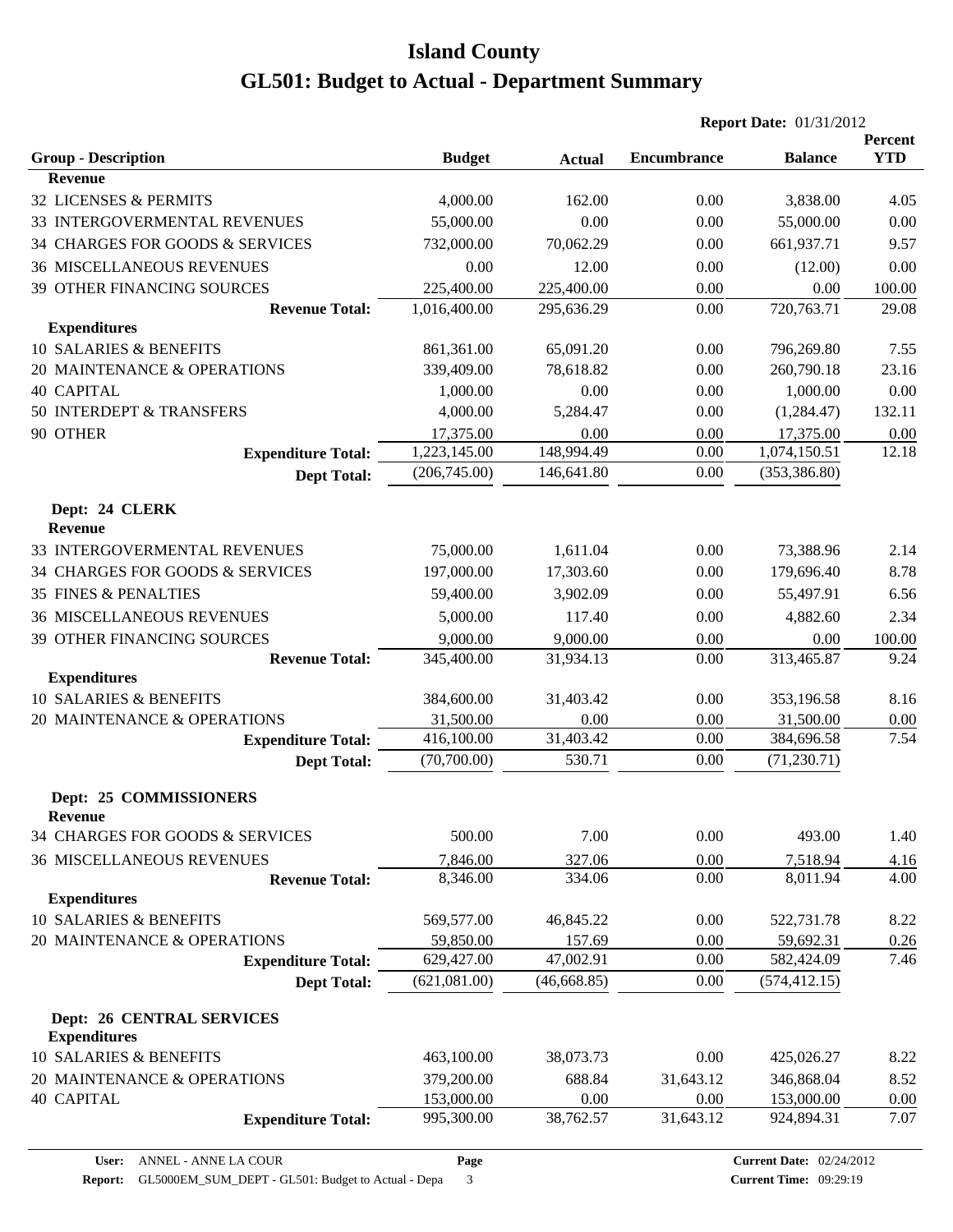|                                                       |                         |                       | <b>Report Date: 01/31/2012</b> |                         |                              |
|-------------------------------------------------------|-------------------------|-----------------------|--------------------------------|-------------------------|------------------------------|
| <b>Group - Description</b>                            | <b>Budget</b>           | <b>Actual</b>         | <b>Encumbrance</b>             | <b>Balance</b>          | <b>Percent</b><br><b>YTD</b> |
| <b>Dept Total:</b>                                    | (995,300.00)            | (38, 762.57)          | (31, 643.12)                   | (924, 894.31)           |                              |
| Dept: 27 CORONER                                      |                         |                       |                                |                         |                              |
| <b>Revenue</b>                                        |                         |                       |                                |                         |                              |
| 33 INTERGOVERMENTAL REVENUES                          | 20,000.00               | 0.00                  | 0.00                           | 20,000.00               | 0.00                         |
| <b>Revenue Total:</b>                                 | 20,000.00               | 0.00                  | 0.00                           | 20,000.00               | 0.00                         |
| <b>Expenditures</b>                                   |                         |                       |                                |                         |                              |
| 10 SALARIES & BENEFITS<br>20 MAINTENANCE & OPERATIONS | 156,800.00              | 12,475.32             | 0.00<br>0.00                   | 144,324.68              | 7.95                         |
| <b>Expenditure Total:</b>                             | 68,925.00<br>225,725.00 | 4,277.95<br>16,753.27 | 0.00                           | 64,647.05<br>208,971.73 | 6.20<br>7.42                 |
| <b>Dept Total:</b>                                    | (205, 725.00)           | (16, 753.27)          | 0.00                           | (188, 971.73)           |                              |
|                                                       |                         |                       |                                |                         |                              |
| Dept: 28 FACILITIES & MAINTENANCE<br>Revenue          |                         |                       |                                |                         |                              |
| 34 CHARGES FOR GOODS & SERVICES                       | 40,000.00               | 0.00                  | 0.00                           | 40,000.00               | 0.00                         |
| <b>Revenue Total:</b>                                 | 40,000.00               | 0.00                  | 0.00                           | 40,000.00               | 0.00                         |
| <b>Expenditures</b>                                   |                         |                       |                                |                         |                              |
| 10 SALARIES & BENEFITS                                | 575,100.00              | 47,521.51             | 0.00                           | 527,578.49              | 8.26                         |
| 20 MAINTENANCE & OPERATIONS                           | 428,150.00              | 6,719.11              | 0.00                           | 421,430.89              | 1.56                         |
| <b>40 CAPITAL</b>                                     | 90,000.00               | 0.00                  | 0.00                           | 90,000.00               | 0.00                         |
| <b>Expenditure Total:</b>                             | 1,093,250.00            | 54,240.62             | 0.00                           | 1,039,009.38            | 4.96                         |
| <b>Dept Total:</b>                                    | (1,053,250.00)          | (54,240.62)           | 0.00                           | (999,009.38)            |                              |
| Dept: 29 DISTRICT COURT<br>Revenue                    |                         |                       |                                |                         |                              |
| 33 INTERGOVERMENTAL REVENUES                          | 259,860.00              | 376.37                | 0.00                           | 259,483.63              | 0.14                         |
| 34 CHARGES FOR GOODS & SERVICES                       | 186,709.00              | 14,574.60             | 0.00                           | 172,134.40              | 7.80                         |
| <b>35 FINES &amp; PENALTIES</b>                       | 526,300.00              | 31,934.45             | 0.00                           | 494,365.55              | 6.06                         |
| <b>36 MISCELLANEOUS REVENUES</b>                      | 14,000.00               | 1,093.85              | 0.00                           | 12,906.15               | 7.81                         |
| <b>Revenue Total:</b>                                 | 986,869.00              | 47,979.27             | 0.00                           | 938,889.73              | 4.86                         |
| <b>Expenditures</b>                                   |                         |                       |                                |                         |                              |
| 10 SALARIES & BENEFITS                                | 829,500.00              | 67,250.54             | 0.00                           | 762,249.46              | 8.10                         |
| 20 MAINTENANCE & OPERATIONS                           | 91,010.00               | 7,389.77              | 0.00                           | 83,620.23               | 8.11                         |
| <b>Expenditure Total:</b>                             | 920,510.00              | 74,640.31             | 0.00                           | 845,869.69              | 8.10                         |
| <b>Dept Total:</b>                                    | 66,359.00               | (26, 661.04)          | 0.00                           | 93,020.04               |                              |
| Dept: 36 MISCELLANEOUS<br><b>Revenue</b>              |                         |                       |                                |                         |                              |
| 30 USE OF FUND BALANCE/RESERVES                       | 6,000.00                | 0.00                  | 0.00                           | 6,000.00                | 0.00                         |
| 31 TAXES                                              | 1,416,100.00            | 122,577.65            | 0.00                           | 1,293,522.35            | 8.65                         |
| 33 INTERGOVERMENTAL REVENUES                          | 70,000.00               | 18,899.90             | 0.00                           | 51,100.10               | 27.00                        |
| 34 CHARGES FOR GOODS & SERVICES                       | 18,500.00               | 1,801.40              | 0.00                           | 16,698.60               | 9.73                         |
| <b>36 MISCELLANEOUS REVENUES</b>                      | 0.00                    | 26.77                 | 0.00                           | (26.77)                 | 0.00                         |
| <b>Revenue Total:</b>                                 | 1,510,600.00            | 143,305.72            | 0.00                           | 1,367,294.28            | 9.48                         |
| <b>Expenditures</b>                                   |                         |                       |                                |                         |                              |
| 10 SALARIES & BENEFITS                                | 71,110.00               | 11,437.96             | 0.00                           | 59,672.04               | 16.08                        |
| 20 MAINTENANCE & OPERATIONS                           | 934,200.00              | 2,040.00              | 0.00                           | 932,160.00              | 0.21                         |
| <b>30 INTERGOVERMENT</b>                              | 196,115.25              | 91,406.59             | 0.00                           | 104,708.66              | 46.60                        |
|                                                       |                         |                       |                                |                         |                              |

**Report:** GL5000EM\_SUM\_DEPT - GL501: Budget to Actual - Depa 4

**Page**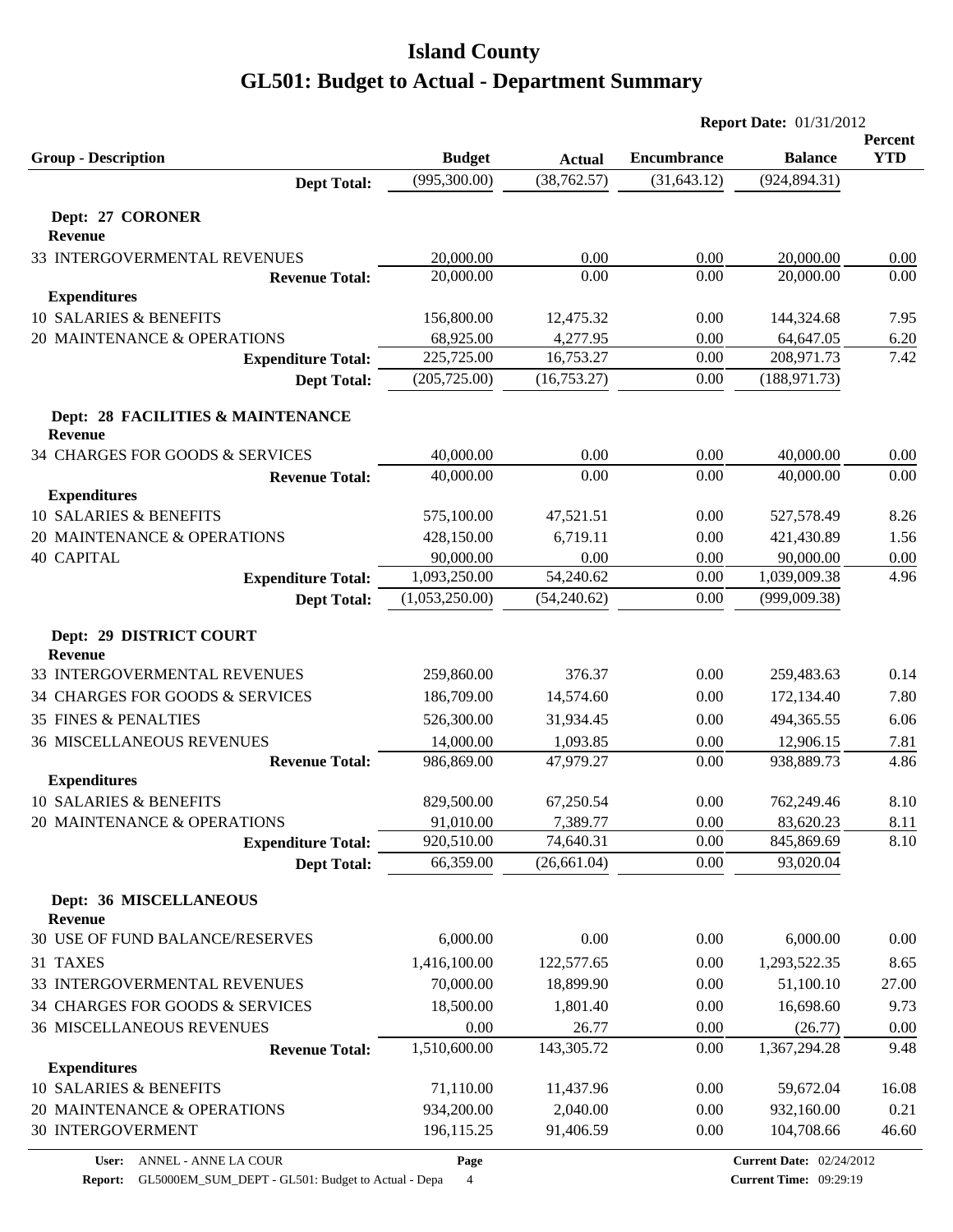|                                                 |                |               |                    | <b>Report Date: 01/31/2012</b> |                       |  |
|-------------------------------------------------|----------------|---------------|--------------------|--------------------------------|-----------------------|--|
| <b>Group - Description</b>                      | <b>Budget</b>  | <b>Actual</b> | <b>Encumbrance</b> | <b>Balance</b>                 | Percent<br><b>YTD</b> |  |
| 50 INTERDEPT & TRANSFERS                        | 18,600.00      | 18,600.00     | 0.00               | 0.00                           | 100.00                |  |
| 90 OTHER                                        | 558,000.00     | 0.00          | 0.00               | 558,000.00                     | 0.00                  |  |
| <b>Expenditure Total:</b>                       | 1,778,025.25   | 123,484.55    | 0.00               | 1,654,540.70                   | 6.94                  |  |
| <b>Dept Total:</b>                              | (267, 425.25)  | 19,821.17     | 0.00               | (287, 246.42)                  |                       |  |
| Dept: 39 PROSECUTING ATTORNEY<br><b>Revenue</b> |                |               |                    |                                |                       |  |
| 33 INTERGOVERMENTAL REVENUES                    | 201,116.00     | 6,201.33      | 0.00               | 194,914.67                     | 3.08                  |  |
| 34 CHARGES FOR GOODS & SERVICES                 | 25,500.00      | 1,598.35      | 0.00               | 23,901.65                      | 6.26                  |  |
| <b>35 FINES &amp; PENALTIES</b>                 | 1,000.00       | 26.45         | 0.00               | 973.55                         | 2.64                  |  |
| 39 OTHER FINANCING SOURCES                      | 13,000.00      | 13,000.00     | 0.00               | 0.00                           | 100.00                |  |
| <b>Revenue Total:</b>                           | 240,616.00     | 20,826.13     | 0.00               | 219,789.87                     | 8.65                  |  |
| <b>Expenditures</b>                             |                |               |                    |                                |                       |  |
| 10 SALARIES & BENEFITS                          | 1,184,300.00   | 97,499.55     | 0.00               | 1,086,800.45                   | 8.23                  |  |
| 20 MAINTENANCE & OPERATIONS                     | 103,368.00     | 2,850.02      | 0.00               | 100,517.98                     | 2.75                  |  |
| <b>40 CAPITAL</b>                               | 17,985.00      | 0.00          | 0.00               | 17,985.00                      | 0.00                  |  |
| <b>Expenditure Total:</b>                       | 1,305,653.00   | 100,349.57    | $0.00\,$           | 1,205,303.43                   | 7.68                  |  |
| <b>Dept Total:</b>                              | (1,065,037.00) | (79, 523.44)  | 0.00               | (985, 513.56)                  |                       |  |
| Dept: 40 SHERIFF<br><b>Revenue</b>              |                |               |                    |                                |                       |  |
| 32 LICENSES & PERMITS                           | 20,000.00      | 2,968.75      | 0.00               | 17,031.25                      | 14.84                 |  |
| 33 INTERGOVERMENTAL REVENUES                    | 124,000.00     | 5,757.29      | 0.00               | 118,242.71                     | 4.64                  |  |
| 34 CHARGES FOR GOODS & SERVICES                 | 45,500.00      | 2,859.53      | 0.00               | 42,640.47                      | 6.28                  |  |
| <b>35 FINES &amp; PENALTIES</b>                 | 15,000.00      | 89.37         | 0.00               | 14,910.63                      | 0.59                  |  |
| <b>36 MISCELLANEOUS REVENUES</b>                | 1,000.00       | 492.07        | 0.00               | 507.93                         | 49.20                 |  |
| <b>38 NONREVENUES</b>                           | 0.00           | 1,547.00      | 0.00               | (1,547.00)                     | 0.00                  |  |
| 39 OTHER FINANCING SOURCES                      | 750,000.00     | 750,000.00    | 0.00               | 0.00                           | 100.00                |  |
| <b>Revenue Total:</b>                           | 955,500.00     | 763,714.01    | 0.00               | 191,785.99                     | 79.92                 |  |
| <b>Expenditures</b>                             |                |               |                    |                                |                       |  |
| 10 SALARIES & BENEFITS                          | 4,966,800.00   | 411,907.84    | 0.00               | 4,554,892.16                   | 8.29                  |  |
| 20 MAINTENANCE & OPERATIONS                     | 867,284.00     | 6,544.66      | 0.00               | 860,739.34                     | 0.75                  |  |
| <b>30 INTERGOVERMENT</b>                        | 590,000.00     | 144,154.00    | 0.00               | 445,846.00                     | 24.43                 |  |
| <b>Expenditure Total:</b>                       | 6,424,084.00   | 562,606.50    | 0.00               | 5,861,477.50                   | 8.75                  |  |
| <b>Dept Total:</b>                              | (5,468,584.00) | 201,107.51    | 0.00               | (5,669,691.51)                 |                       |  |
| Dept: 41 SUPERIOR COURT<br>Revenue              |                |               |                    |                                |                       |  |
| 30 USE OF FUND BALANCE/RESERVES                 | 0.00           | 0.00          | 0.00               | 0.00                           | 0.00                  |  |
| 31 TAXES                                        | 725,000.00     | 55,343.37     | 0.00               | 669,656.63                     | 7.63                  |  |
| 32 LICENSES & PERMITS                           | 20,000.00      | 414.00        | 0.00               | 19,586.00                      | 2.07                  |  |
| 33 INTERGOVERMENTAL REVENUES                    | 454,393.00     | 15,733.02     | 0.00               | 438,659.98                     | 3.46                  |  |
| 34 CHARGES FOR GOODS & SERVICES                 | 45,100.00      | 4,005.03      | 0.00               | 41,094.97                      | 8.88                  |  |
| <b>35 FINES &amp; PENALTIES</b>                 | 1,000.00       | 0.00          | 0.00               | 1,000.00                       | 0.00                  |  |
| <b>36 MISCELLANEOUS REVENUES</b>                | 0.00           | 28.00         | 0.00               | (28.00)                        | 0.00                  |  |
| 39 OTHER FINANCING SOURCES                      | 400,591.00     | 400,591.00    | 0.00               | 0.00                           | 100.00                |  |
| <b>Revenue Total:</b>                           | 1,646,084.00   | 476,114.42    | 0.00               | 1,169,969.58                   | 28.92                 |  |
|                                                 |                |               |                    |                                |                       |  |

**Page**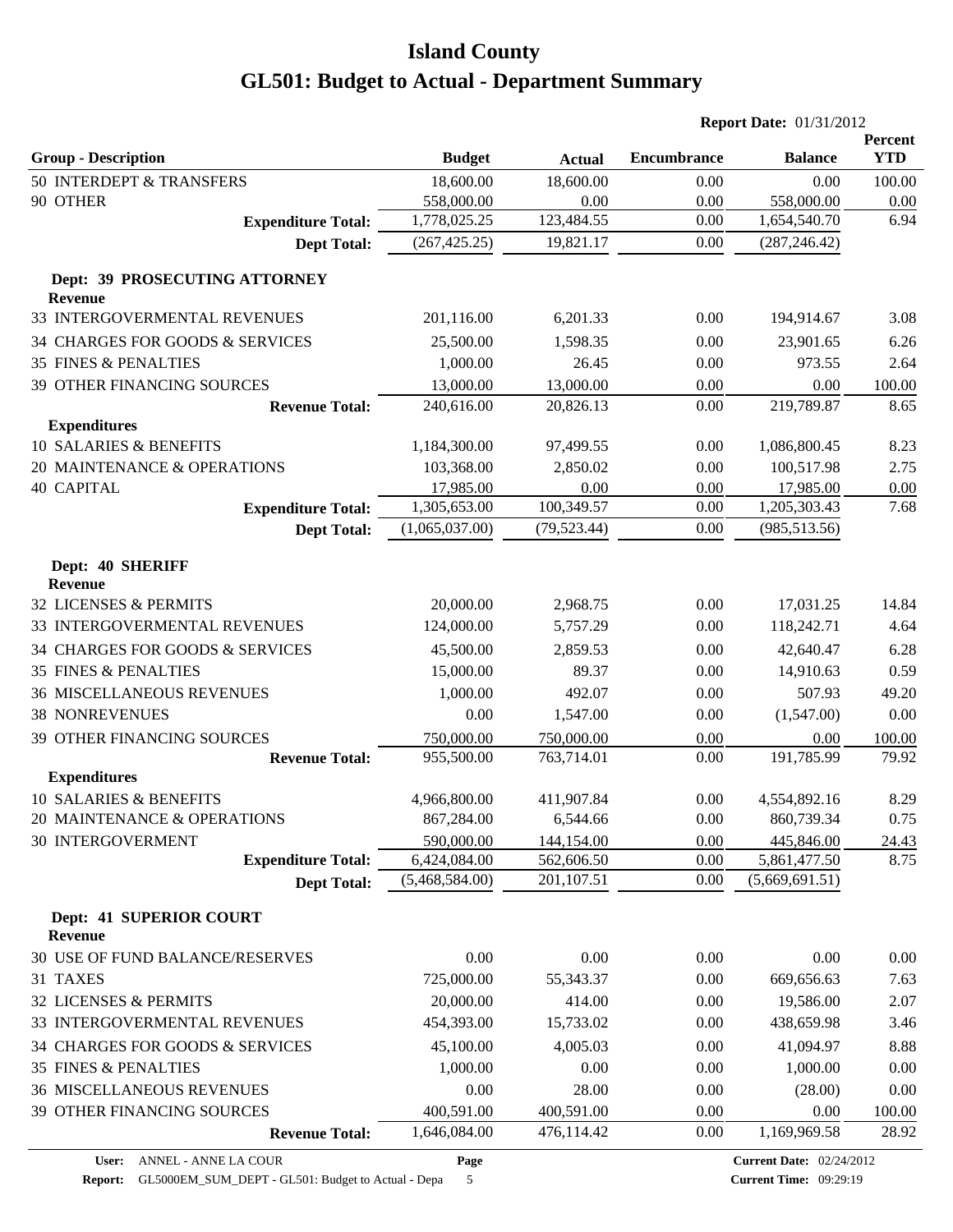|                                                        |                |               | <b>Report Date: 01/31/2012</b> |                |                       |
|--------------------------------------------------------|----------------|---------------|--------------------------------|----------------|-----------------------|
| <b>Group - Description</b>                             | <b>Budget</b>  | <b>Actual</b> | <b>Encumbrance</b>             | <b>Balance</b> | Percent<br><b>YTD</b> |
| <b>Expenditures</b>                                    |                |               |                                |                |                       |
| 10 SALARIES & BENEFITS                                 | 2,002,323.00   | 164,243.86    | 0.00                           | 1,838,079.14   | 8.20                  |
| 20 MAINTENANCE & OPERATIONS                            | 364,639.00     | 939.73        | 0.00                           | 363,699.27     | 0.25                  |
| 50 INTERDEPT & TRANSFERS                               | 429,835.00     | 434,658.78    | 0.00                           | (4,823.78)     | 101.12                |
| 90 OTHER                                               | 0.00           | 0.00          | 0.00                           | 0.00           | 0.00                  |
| <b>Expenditure Total:</b>                              | 2,796,797.00   | 599,842.37    | 0.00                           | 2,196,954.63   | 21.44                 |
| <b>Dept Total:</b>                                     | (1,150,713.00) | (123, 727.95) | 0.00                           | (1,026,985.05) |                       |
| Dept: 42 TREASURER<br><b>Revenue</b>                   |                |               |                                |                |                       |
| 30 USE OF FUND BALANCE/RESERVES                        | 5,000.00       | 0.00          | 0.00                           | 5,000.00       | 0.00                  |
| 31 TAXES                                               | 85,000.00      | 8,599.00      | 0.00                           | 76,401.00      | 10.11                 |
| 34 CHARGES FOR GOODS & SERVICES                        | 85,919.00      | 19,071.80     | 0.00                           | 66,847.20      | 22.19                 |
| <b>36 MISCELLANEOUS REVENUES</b>                       | 255,000.00     | 43,649.35     | 0.00                           | 211,350.65     | 17.11                 |
| <b>Revenue Total:</b>                                  | 430,919.00     | 71,320.15     | 0.00                           | 359,598.85     | 16.55                 |
| <b>Expenditures</b>                                    |                |               |                                |                |                       |
| 10 SALARIES & BENEFITS                                 | 431,364.00     | 35,577.86     | 0.00                           | 395,786.14     | 8.24                  |
| 20 MAINTENANCE & OPERATIONS                            | 111,960.00     | 581.16        | 0.00                           | 111,378.84     | 0.51                  |
| 50 INTERDEPT & TRANSFERS                               | 1,000.00       | 1,010.68      | 0.00                           | (10.68)        | 101.06                |
| <b>60 DEBT SERVICE</b>                                 | 5,000.00       | 464.13        | 0.00                           | 4,535.87       | 9.28                  |
| <b>Expenditure Total:</b>                              | 549,324.00     | 37,633.83     | 0.00                           | 511,690.17     | 6.85                  |
| <b>Dept Total:</b>                                     | (118, 405.00)  | 33,686.32     | 0.00                           | (152,091.32)   |                       |
| Dept: 47 BUDGET                                        |                |               |                                |                |                       |
| <b>Expenditures</b>                                    |                |               |                                |                |                       |
| 10 SALARIES & BENEFITS                                 | 116,300.00     | 9,673.54      | 0.00                           | 106,626.46     | 8.31                  |
| 20 MAINTENANCE & OPERATIONS                            | 12,100.00      | 31.54         | 0.00                           | 12,068.46      | 0.26                  |
| <b>Expenditure Total:</b>                              | 128,400.00     | 9,705.08      | 0.00                           | 118,694.92     | 7.55                  |
| <b>Dept Total:</b>                                     | (128, 400.00)  | (9,705.08)    | 0.00                           | (118, 694.92)  |                       |
| <b>Dept: 48 EMERGENCY MANAGEMENT</b><br><b>Revenue</b> |                |               |                                |                |                       |
| 33 INTERGOVERMENTAL REVENUES                           | 325,620.00     | 0.00          | 0.00                           | 325,620.00     | 0.00                  |
| <b>Revenue Total:</b>                                  | 325,620.00     | 0.00          | 0.00                           | 325,620.00     | 0.00                  |
| <b>Expenditures</b>                                    |                |               |                                |                |                       |
| 10 SALARIES & BENEFITS                                 | 68,500.00      | 5,800.96      | 0.00                           | 62,699.04      | 8.46                  |
| 20 MAINTENANCE & OPERATIONS                            | 287,746.00     | 88.46         | 0.00                           | 287,657.54     | 0.03                  |
| <b>30 INTERGOVERMENT</b>                               | 46,224.00      | 0.00          | 0.00                           | 46,224.00      | 0.00                  |
| <b>Expenditure Total:</b>                              | 402,470.00     | 5,889.42      | 0.00                           | 396,580.58     | 1.46                  |
| <b>Dept Total:</b>                                     | (76,850.00)    | (5,889.42)    | 0.00                           | (70,960.58)    |                       |
|                                                        |                |               |                                |                |                       |
| Dept: 51 CIVIL SERVICE<br><b>Expenditures</b>          |                |               |                                |                |                       |
| 10 SALARIES & BENEFITS                                 | 0.00           | 0.00          | 0.00                           | 0.00           | 0.00                  |
| <b>Expenditure Total:</b>                              | 0.00           | 0.00          | 0.00                           | 0.00           | 0.00                  |
| <b>Dept Total:</b>                                     | 0.00           | 0.00          | 0.00                           | 0.00           |                       |
| Dept: 53 PLANNING<br><b>Revenue</b>                    |                |               |                                |                |                       |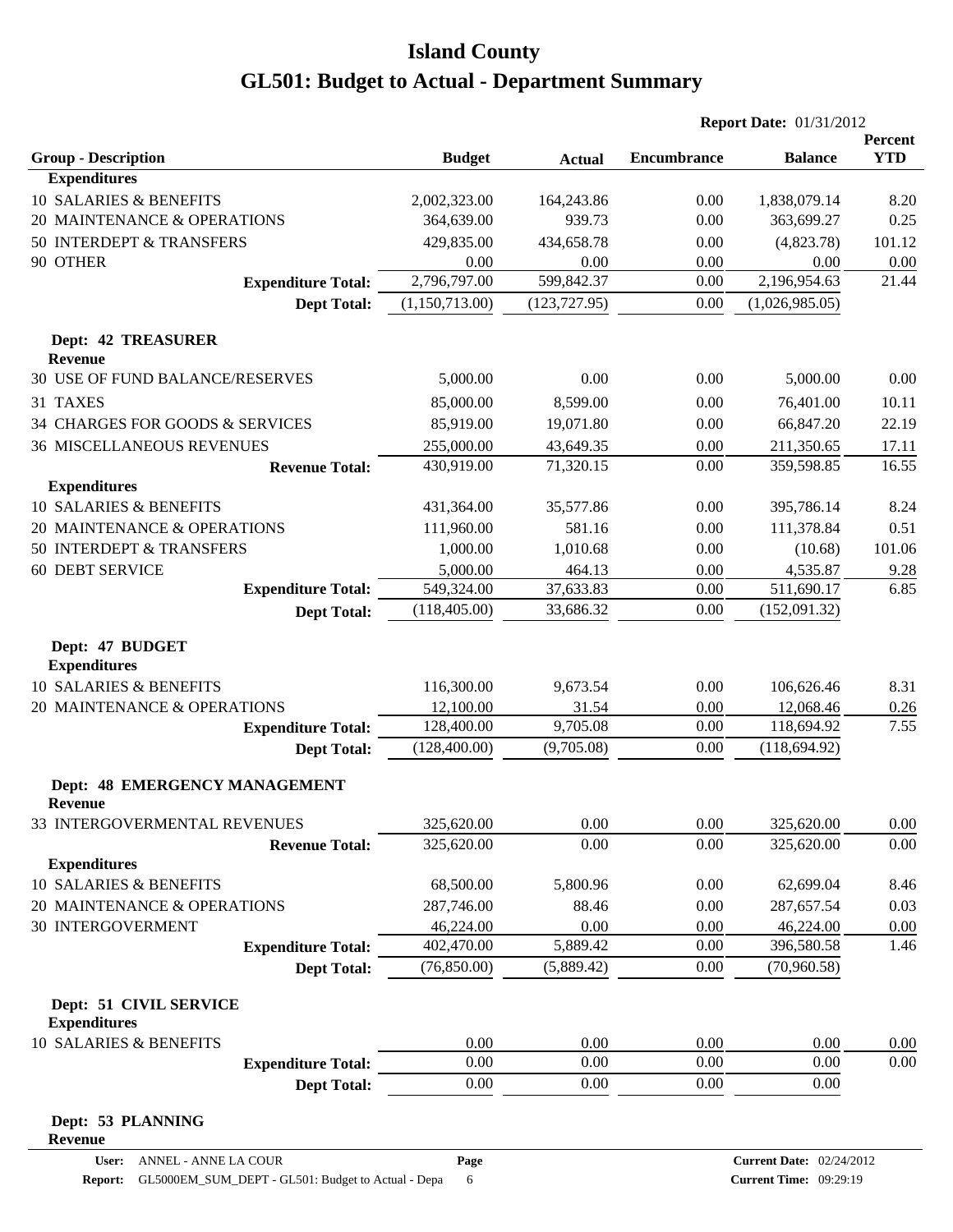|                                                   |                |               | <b>Report Date: 01/31/2012</b> |                |                       |  |
|---------------------------------------------------|----------------|---------------|--------------------------------|----------------|-----------------------|--|
| <b>Group - Description</b>                        | <b>Budget</b>  | <b>Actual</b> | <b>Encumbrance</b>             | <b>Balance</b> | Percent<br><b>YTD</b> |  |
| 32 LICENSES & PERMITS                             | 922,458.00     | 52,657.08     | 0.00                           | 869,800.92     | 5.70                  |  |
| 33 INTERGOVERMENTAL REVENUES                      | 180,000.00     | 0.00          | 0.00                           | 180,000.00     | 0.00                  |  |
| 34 CHARGES FOR GOODS & SERVICES                   | 580,392.00     | 20,550.18     | 0.00                           | 559,841.82     | 3.54                  |  |
| <b>36 MISCELLANEOUS REVENUES</b>                  | 4,415.00       | 2.00          | 0.00                           | 4,413.00       | 0.04                  |  |
| 39 OTHER FINANCING SOURCES                        | 149,000.00     | 49,000.00     | 0.00                           | 100,000.00     | 32.88                 |  |
| <b>Revenue Total:</b>                             | 1,836,265.00   | 122,209.26    | 0.00                           | 1,714,055.74   | 6.65                  |  |
| <b>Expenditures</b>                               |                |               |                                |                |                       |  |
| 10 SALARIES & BENEFITS                            | 1,435,916.00   | 112,206.37    | 0.00                           | 1,323,709.63   | 7.81                  |  |
| 20 MAINTENANCE & OPERATIONS                       | 253,444.00     | 914.36        | 0.00                           | 252,529.64     | 0.36                  |  |
| 50 INTERDEPT & TRANSFERS                          | 100,000.00     | 0.00          | 0.00                           | 100,000.00     | 0.00                  |  |
| <b>Expenditure Total:</b>                         | 1,789,360.00   | 113,120.73    | 0.00                           | 1,676,239.27   | 6.32                  |  |
| <b>Dept Total:</b>                                | 46,905.00      | 9,088.53      | 0.00                           | 37,816.47      |                       |  |
| Dept: 54 GENERAL SERVICES ADMIN<br>Revenue        |                |               |                                |                |                       |  |
| 30 USE OF FUND BALANCE/RESERVES                   | 10,753.00      | 0.00          | 0.00                           | 10,753.00      | 0.00                  |  |
| 31 TAXES                                          | 667,000.00     | 2,663.65      | 0.00                           | 664,336.35     | 0.39                  |  |
| 32 LICENSES & PERMITS                             | 21,380.00      | 2,245.00      | 0.00                           | 19,135.00      | 10.50                 |  |
| 33 INTERGOVERMENTAL REVENUES                      | 156,270.00     | 1,050.85      | 0.00                           | 155,219.15     | 0.67                  |  |
| 34 CHARGES FOR GOODS & SERVICES                   | 168,592.00     | 2,165.00      | 0.00                           | 166,427.00     | 1.28                  |  |
| <b>35 FINES &amp; PENALTIES</b>                   | 5,000.00       | 100.00        | 0.00                           | 4,900.00       | 2.00                  |  |
| <b>36 MISCELLANEOUS REVENUES</b>                  | 1,020,330.00   | 774,997.62    | 0.00                           | 245,332.38     | 75.95                 |  |
| <b>38 NONREVENUES</b>                             | 82,300.00      | 90.92         | 0.00                           | 82,209.08      | 0.11                  |  |
| 39 OTHER FINANCING SOURCES                        | 209,000.00     | 37,500.00     | 0.00                           | 171,500.00     | 17.94                 |  |
| <b>Revenue Total:</b>                             | 2,340,625.00   | 820,813.04    | 0.00                           | 1,519,811.96   | 35.06                 |  |
| <b>Expenditures</b>                               |                |               |                                |                |                       |  |
| 10 SALARIES & BENEFITS                            | 301,909.00     | 19,128.46     | 0.00                           | 282,780.54     | 6.33                  |  |
| 20 MAINTENANCE & OPERATIONS                       | 2,059,313.00   | 65,643.15     | 0.00                           | 1,993,669.85   | 3.18                  |  |
| <b>30 INTERGOVERMENT</b>                          | 56,444.00      | 98.09         | 0.00                           | 56,345.91      | 0.17                  |  |
| <b>40 CAPITAL</b>                                 | 707,214.00     | 390.00        | 0.00                           | 706,824.00     | 0.05                  |  |
| 50 INTERDEPT & TRANSFERS                          | 30,000.00      | $0.00\,$      | $0.00\,$                       | 30,000.00      | $0.00\,$              |  |
| <b>60 DEBT SERVICE</b>                            | 256,622.00     | 0.00          | 0.00                           | 256,622.00     | 0.00                  |  |
| 90 OTHER                                          | 16,724.00      | 0.00          | 0.00                           | 16,724.00      | 0.00                  |  |
| <b>Expenditure Total:</b>                         | 3,428,226.00   | 85,259.70     | 0.00                           | 3,342,966.30   | 2.48                  |  |
| <b>Dept Total:</b>                                | (1,087,601.00) | 735,553.34    | 0.00                           | (1,823,154.34) |                       |  |
| <b>Dept: 59 HUMAN RESOURCES</b><br><b>Revenue</b> |                |               |                                |                |                       |  |
| 34 CHARGES FOR GOODS & SERVICES                   | 5,200.00       | 0.00          | 0.00                           | 5,200.00       | 0.00                  |  |
| <b>36 MISCELLANEOUS REVENUES</b>                  | 500.00         | 0.00          | 0.00                           | 500.00         | 0.00                  |  |
| <b>Revenue Total:</b>                             | 5,700.00       | 0.00          | 0.00                           | 5,700.00       | 0.00                  |  |
| <b>Expenditures</b>                               |                |               |                                |                |                       |  |
| 10 SALARIES & BENEFITS                            | 202,600.00     | 13,831.75     | 0.00                           | 188,768.25     | 6.82                  |  |
| 20 MAINTENANCE & OPERATIONS                       | 18,750.00      | 1,698.07      | 0.00                           | 17,051.93      | 9.05                  |  |
| <b>Expenditure Total:</b>                         | 221,350.00     | 15,529.82     | 0.00                           | 205,820.18     | 7.01                  |  |
| <b>Dept Total:</b>                                | (215, 650.00)  | (15,529.82)   | 0.00                           | (200, 120.18)  |                       |  |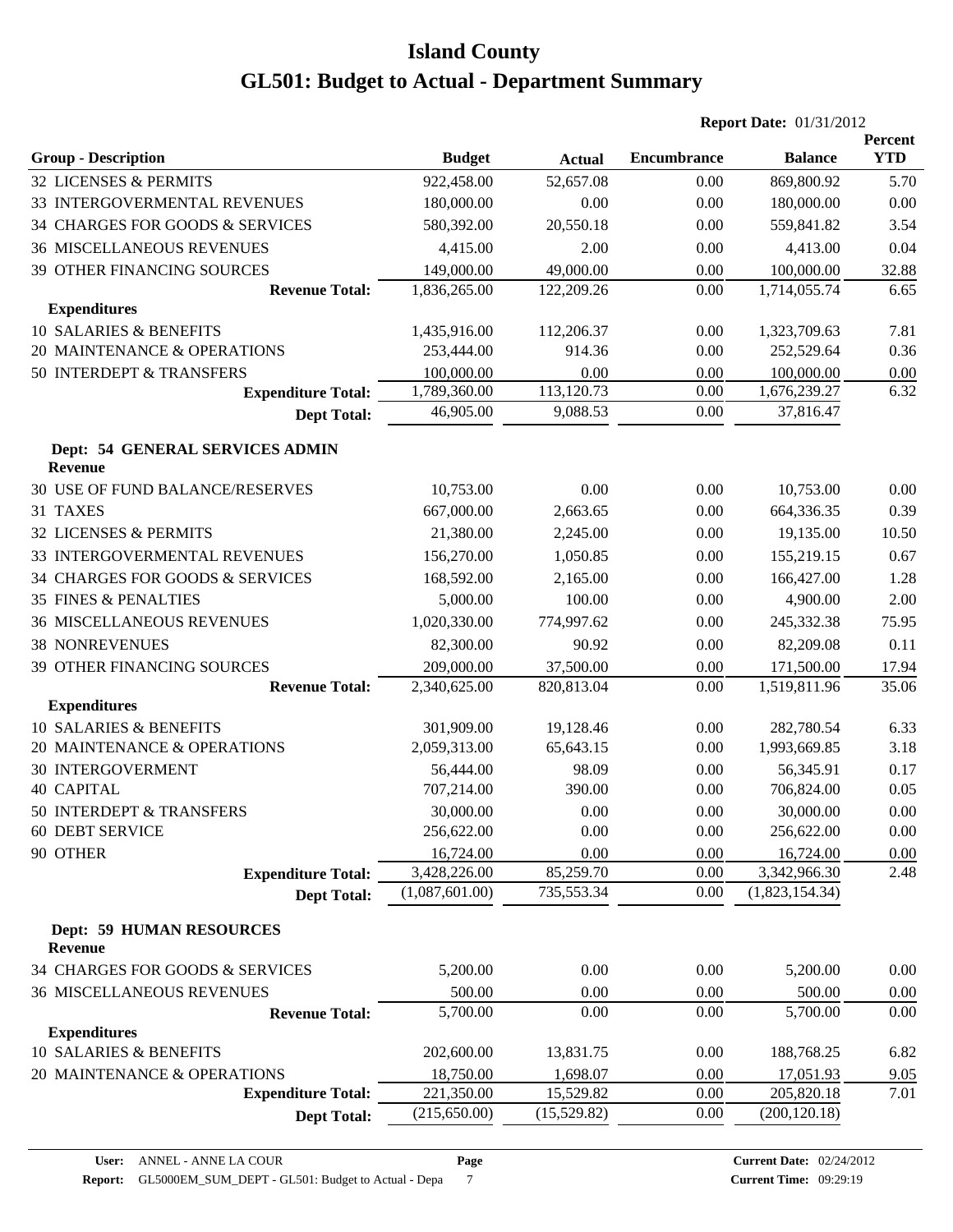|                                     |                 |              | <b>Report Date: 01/31/2012</b> |                  |            |
|-------------------------------------|-----------------|--------------|--------------------------------|------------------|------------|
|                                     |                 |              |                                |                  | Percent    |
| <b>Group - Description</b>          | <b>Budget</b>   | Actual       | <b>Encumbrance</b>             | <b>Balance</b>   | <b>YTD</b> |
| Dept: 90 FUND NON-DEPARTMENTAL      |                 |              |                                |                  |            |
| <b>Revenue</b>                      |                 |              |                                |                  |            |
| 30 USE OF FUND BALANCE/RESERVES     | 1,078,720.00    | 0.00         | 0.00                           | 1,078,720.00     | 0.00       |
| 31 TAXES                            | 14,870,500.00   | 603,456.36   | 0.00                           | 14, 267, 043. 64 | 4.05       |
| <b>33 INTERGOVERMENTAL REVENUES</b> | 1,017,000.00    | 128, 143. 15 | 0.00                           | 888,856.85       | 12.60      |
| 34 CHARGES FOR GOODS & SERVICES     | 2,500.00        | 69.73        | 0.00                           | 2,430.27         | 2.78       |
| <b>36 MISCELLANEOUS REVENUES</b>    | 5,000.00        | 66,157.67    | 0.00                           | (61, 157.67)     | 1,323.15   |
| <b>39 OTHER FINANCING SOURCES</b>   | 1,217,500.00    | 1,217,500.00 | 0.00                           | 0.00             | 100.00     |
| <b>Revenue Total:</b>               | 18, 191, 220.00 | 2,015,326.91 | 0.00                           | 16,175,893.09    | 11.07      |
| <b>Expenditures</b>                 |                 |              |                                |                  |            |
| 10 SALARIES & BENEFITS              | 30,000.00       | 1,250.00     | 0.00                           | 28,750.00        | 4.16       |
| 20 MAINTENANCE & OPERATIONS         | 293,000.00      | 0.00         | 0.00                           | 293,000.00       | 0.00       |
| 50 INTERDEPT & TRANSFERS            | 2,069,764.00    | 1,853,715.55 | 0.00                           | 216,048.45       | 89.56      |
| <b>60 DEBT SERVICE</b>              | 876,000.00      | 0.00         | 0.00                           | 876,000.00       | 0.00       |
| 90 OTHER                            | 234,098.00      | 0.00         | 0.00                           | 234,098.00       | 0.00       |
| <b>Expenditure Total:</b>           | 3,502,862.00    | 1,854,965.55 | 0.00                           | 1,647,896.45     | 52.95      |
| <b>Dept Total:</b>                  | 14,688,358.00   | 160,361.36   | 0.00                           | 14,527,996.64    |            |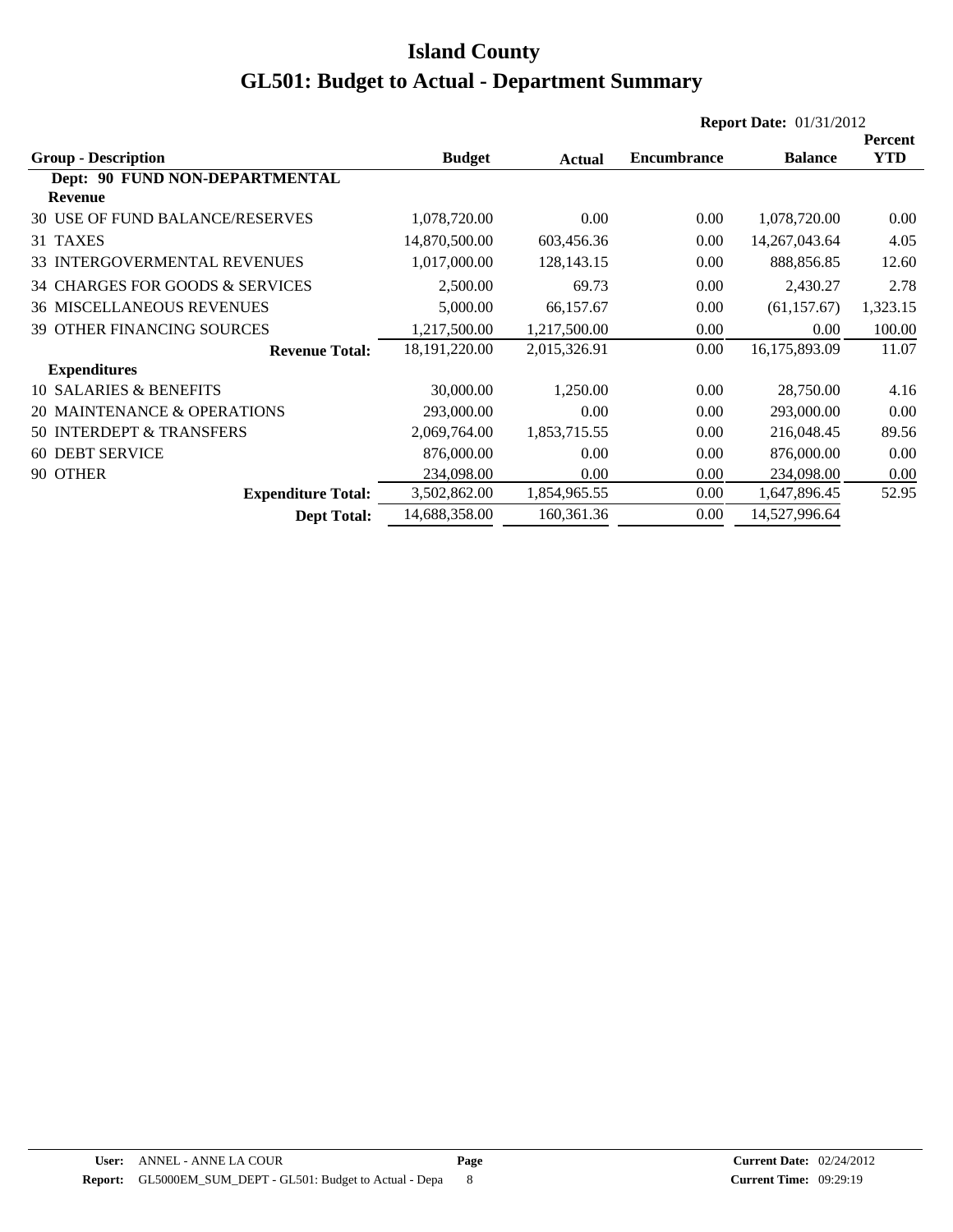|                                                                                                  | <b>Prior Years to Date Actuals</b> |             | 2012                      | 2012<br><b>Month</b>    | 2012<br>Year to<br>Date @ | 2012<br><b>Encumbered</b> | 2012                    |                                                    |
|--------------------------------------------------------------------------------------------------|------------------------------------|-------------|---------------------------|-------------------------|---------------------------|---------------------------|-------------------------|----------------------------------------------------|
| Object<br><b>Description</b>                                                                     | 2010                               | 2011        | Approved<br><b>Budget</b> | to Date @<br>01/31/2012 | 01/31/2012                | Amount @<br>01/31/2012    | Balance @<br>01/31/2012 | Percent<br><b>YTD</b>                              |
| 2% HOTEL/MOTEL PUBLIC FACILITI (124)                                                             |                                    |             |                           |                         |                           |                           |                         |                                                    |
| USE OF FUND BALANCE                                                                              | 0.00                               | 0.00        | 0.00                      | 0.00                    | 0.00                      | 0.00                      | 0.00                    | 0%                                                 |
| <b>REVENUES</b>                                                                                  | 3,504.32                           | 3,116.77    | 130,100.00                | 4,235.51                | 4,235.51                  | 0.00                      | 125,864.49              | 3%                                                 |
| <b>EXPENDITURES</b>                                                                              | 0.00                               | 0.00        | (125,000.00)              | 0.00                    | 0.00                      | 0.00                      | (125,000.00)            | 0%                                                 |
| <b>TRANSFERS OUT</b>                                                                             | (4,600.00)                         | (4,500.00)  | (5,100.00)                | (5,100.00)              | (5,100.00)                | 0.00                      | 0.00                    | 100 %                                              |
| Net 2% HOTEL/MOTEL PUBLIC FACILITI (124)                                                         | (1,095.68)                         | (1,383.23)  | 0.00                      | (864.49)                | (864.49)                  | 0.00                      | 864.49                  |                                                    |
| <b>ALCOHOL/SUBSTANCE ABUSE (123)</b>                                                             |                                    |             |                           |                         |                           |                           |                         |                                                    |
| USE OF FUND BALANCE                                                                              | 0.00                               | 0.00        | 0.00                      | 0.00                    | 0.00                      | 0.00                      | 0.00                    | $0\%$                                              |
| <b>REVENUES</b>                                                                                  | 482.81                             | 624.84      | 96,000.00                 | 1,250.68                | 1,250.68                  | 0.00                      | 94,749.32               | 1%                                                 |
| <b>GRANT REVENUES</b>                                                                            | 0.00                               | 0.00        | 499,263.00                | (33, 286.72)            | (33, 286.72)              | 0.00                      | 532,549.72              | $-7%$                                              |
| <b>EXPENDITURES</b>                                                                              | (18, 169.23)                       | (4,401.90)  | (596, 263.00)             | (40, 775.78)            | (40, 775.78)              | 0.00                      | (555, 487.22)           | 7 %                                                |
| <b>TRANSFERS IN</b>                                                                              | 28,883.00                          | 0.00        | 6,000.00                  | 6,000.00                | 6,000.00                  | 0.00                      | 0.00                    | 100 %                                              |
| <b>TRANSFERS OUT</b>                                                                             | 0.00                               | 0.00        | (5,000.00)                | (5,000.00)              | (5,000.00)                | 0.00                      | 0.00                    | 100 %                                              |
| Net ALCOHOL/SUBSTANCE ABUSE (123)                                                                | 11,196.58                          | (3,777.06)  | 0.00                      | (71, 811.82)            | (71, 811.82)              | 0.00                      | 71,811.82               |                                                    |
| <b>ANTI-PROFITEERING (136)</b>                                                                   |                                    |             |                           |                         |                           |                           |                         |                                                    |
| USE OF FUND BALANCE                                                                              | 0.00                               | 0.00        | 0.00                      | 0.00                    | 0.00                      | 0.00                      | 0.00                    | 0%                                                 |
| <b>REVENUES</b>                                                                                  | 3.07                               | 2.50        | 0.00                      | 1.30                    | 1.30                      | 0.00                      | (1.30)                  | 0%                                                 |
| <b>TRANSFERS OUT</b>                                                                             | 0.00                               | 0.00        | 0.00                      | 0.00                    | 0.00                      | 0.00                      | 0.00                    | 0%                                                 |
| Net ANTI-PROFITEERING (136)                                                                      | 3.07                               | 2.50        | 0.00                      | 1.30                    | 1.30                      | 0.00                      | (1.30)                  |                                                    |
| AUDITOR'S O & M (118)                                                                            |                                    |             |                           |                         |                           |                           |                         |                                                    |
| USE OF FUND BALANCE                                                                              | 0.00                               | 0.00        | 0.00                      | 0.00                    | 0.00                      | 0.00                      | 0.00                    | $0\%$                                              |
| <b>REVENUES</b>                                                                                  | 6,037.63                           | 5,082.60    | 116,000.00                | 6,955.00                | 6,955.00                  | 0.00                      | 109,045.00              | 6 %                                                |
| <b>EXPENDITURES</b>                                                                              | (5,806.97)                         | (6, 141.81) | (141, 400.00)             | (43,846.16)             | (43,846.16)               | 0.00                      | (97, 553.84)            | 31 %                                               |
| <b>TRANSFERS IN</b>                                                                              | 25,400.00                          | 25,400.00   | 25,400.00                 | 25,400.00               | 25,400.00                 | 0.00                      | 0.00                    | 100 %                                              |
| <b>TRANSFERS OUT</b>                                                                             | 0.00                               | 0.00        | 0.00                      | 0.00                    | 0.00                      | 0.00                      | 0.00                    | 0%                                                 |
| Net AUDITOR'S O & M (118)                                                                        | 25,630.66                          | 24,340.79   | 0.00                      | (11, 491.16)            | (11, 491.16)              | 0.00                      | 11,491.16               |                                                    |
| <b>CAPITAL DRAINAGE (321)</b>                                                                    |                                    |             |                           |                         |                           |                           |                         |                                                    |
| <b>REVENUES</b>                                                                                  | 0.00                               | 0.00        | 0.00                      | 0.00                    | 0.00                      | 0.00                      | 0.00                    | 0%                                                 |
| <b>EXPENDITURES</b>                                                                              | (6,462.09)                         | (440.22)    | (770,000.00)              | (11,510.67)             | (11,510.67)               | 0.00                      | (758, 489.33)           | 1%                                                 |
| <b>TRANSFERS IN</b>                                                                              | 100,000.00                         | 111,000.00  | 801,500.00                | 291,500.00              | 291,500.00                | 0.00                      | 510,000.00              | 36 %                                               |
| <b>TRANSFERS OUT</b>                                                                             | (22,700.00)                        | (16,800.00) | (31,500.00)               | (31,500.00)             | (31,500.00)               | 0.00                      | 0.00                    | 100 %                                              |
| Net CAPITAL DRAINAGE (321)                                                                       | 70,837.91                          | 93,759.78   | 0.00                      | 248,489.33              | 248,489.33                | 0.00                      | (248, 489.33)           |                                                    |
| CASA FUND (131)                                                                                  |                                    |             |                           |                         |                           |                           |                         |                                                    |
| USE OF FUND BALANCE                                                                              | 0.00                               | 0.00        | 0.00                      | 0.00                    | 0.00                      | 0.00                      | 0.00                    | $0\%$                                              |
| <b>REVENUES</b>                                                                                  | 0.00                               | 200.00      | 0.00                      | 0.00                    | 0.00                      | 0.00                      | 0.00                    | 0%                                                 |
| <b>GRANT REVENUES</b>                                                                            | 0.00                               | 4,919.25    | 59,031.00                 | 0.00                    | 0.00                      | 0.00                      | 59,031.00               | 0%                                                 |
| <b>EXPENDITURES</b>                                                                              | (8,022.74)                         | (7,674.72)  | (109, 622.00)             | (13, 576.34)            | (13, 576.34)              | 0.00                      | (96,045.66)             | 12%                                                |
| <b>TRANSFERS IN</b>                                                                              | 50,591.00                          | 50,591.00   | 50,591.00                 | 50,591.00               | 50,591.00                 | 0.00                      | 0.00                    | 100 %                                              |
| User: ANNEL - ANNE LA COUR<br>Report: GL5010EM_FUND - GL535: Multi Year Budget to Actual by Fund |                                    |             | Page<br>$\overline{1}$    |                         |                           |                           |                         | Current Date: 02/24/2012<br>Current Time: 09:33:11 |

**Report:** GL5010EM\_FUND - GL535: Multi Year Budget to Actual by Fund 09:03:11 09:03:11 09:03:11 09:33:11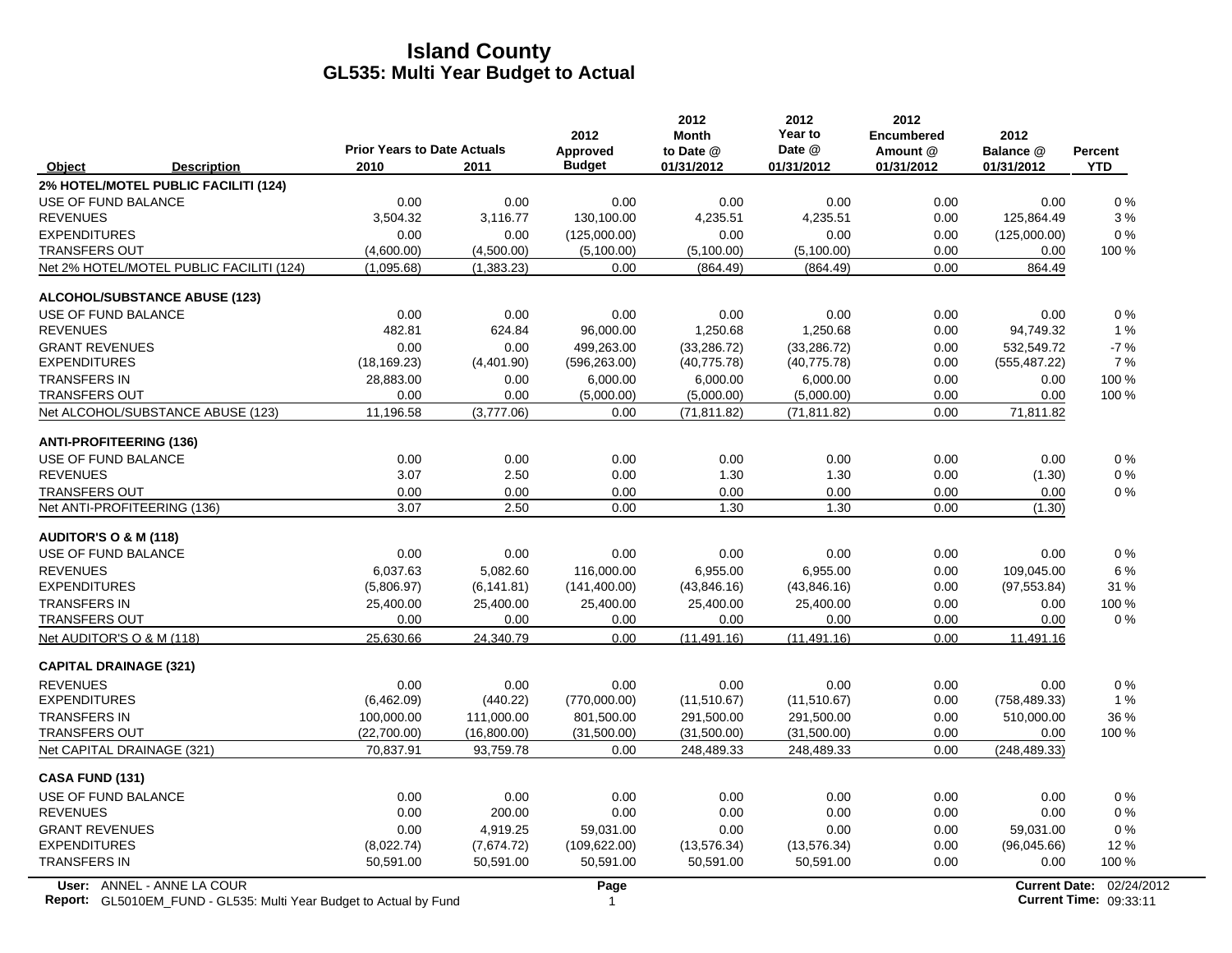|                                   |                                             | <b>Prior Years to Date Actuals</b> |            | 2012<br>Approved | 2012<br><b>Month</b><br>to Date @ | 2012<br>Year to<br>Date @ | 2012<br><b>Encumbered</b><br>Amount @ | 2012<br>Balance @ | Percent    |
|-----------------------------------|---------------------------------------------|------------------------------------|------------|------------------|-----------------------------------|---------------------------|---------------------------------------|-------------------|------------|
| <b>Object</b>                     | <b>Description</b>                          | 2010                               | 2011       | <b>Budget</b>    | 01/31/2012                        | 01/31/2012                | 01/31/2012                            | 01/31/2012        | <b>YTD</b> |
| <b>TRANSFERS OUT</b>              |                                             | 0.00                               | 0.00       | 0.00             | 0.00                              | 0.00                      | 0.00                                  | 0.00              | $0\%$      |
| Net CASA FUND (131)               |                                             | 42,568.26                          | 48,035.53  | 0.00             | 37,014.66                         | 37,014.66                 | 0.00                                  | (37,014.66)       |            |
| <b>CLEAN WATER UTILITY (154)</b>  |                                             |                                    |            |                  |                                   |                           |                                       |                   |            |
| <b>REVENUES</b>                   |                                             | 0.00                               | 0.00       | 714,000.00       | 0.00                              | 0.00                      | 0.00                                  | 714,000.00        | $0\%$      |
| <b>GRANT REVENUES</b>             |                                             | 0.00                               | 0.00       | 195,500.00       | 0.00                              | 0.00                      | 0.00                                  | 195,500.00        | $0\%$      |
| <b>EXPENDITURES</b>               |                                             | 0.00                               | 0.00       | (425,500.00)     | (20,029.43)                       | (20,029.43)               | 0.00                                  | (405, 470.57)     | 5 %        |
| <b>TRANSFERS OUT</b>              |                                             | 0.00                               | 0.00       | (484,000.00)     | 0.00                              | 0.00                      | 0.00                                  | (484,000.00)      | $0\%$      |
| Net CLEAN WATER UTILITY (154)     |                                             | 0.00                               | 0.00       | 0.00             | (20, 029.43)                      | (20,029.43)               | 0.00                                  | 20,029.43         |            |
|                                   | <b>COMM MENTAL HEALTH FACILITY (148)</b>    |                                    |            |                  |                                   |                           |                                       |                   |            |
| <b>REVENUES</b>                   |                                             | 0.00                               | 0.00       | 5,566.00         | 482.26                            | 482.26                    | 0.00                                  | 5,083.74          | 9%         |
| <b>EXPENDITURES</b>               |                                             | (409.61)                           | (409.61)   | (5,566.00)       | 0.00                              | 0.00                      | 0.00                                  | (5,566.00)        | $0\%$      |
| <b>TRANSFERS OUT</b>              |                                             | 0.00                               | 0.00       | 0.00             | 0.00                              | 0.00                      | 0.00                                  | 0.00              | $0\%$      |
|                                   | Net COMM MENTAL HEALTH FACILITY (148)       | (409.61)                           | (409.61)   | 0.00             | 482.26                            | 482.26                    | 0.00                                  | (482.26)          |            |
| <b>CONSERVATION FUTURES (132)</b> |                                             |                                    |            |                  |                                   |                           |                                       |                   |            |
| USE OF FUND BALANCE               |                                             | 0.00                               | 0.00       | 0.00             | 0.00                              | 0.00                      | 0.00                                  | 0.00              | $0\%$      |
| <b>REVENUES</b>                   |                                             | 2,589.11                           | 6,778.95   | 771,380.00       | 2,663.65                          | 2.663.65                  | 0.00                                  | 768,716.35        | $0\%$      |
| <b>GRANT REVENUES</b>             |                                             | 0.00                               | 0.00       | 0.00             | 0.00                              | 0.00                      | 0.00                                  | 0.00              | $0\%$      |
| <b>EXPENDITURES</b>               |                                             | (237.00)                           | (457.96)   | (771, 380.00)    | (470.37)                          | (470.37)                  | 0.00                                  | (770, 909.63)     | $0\%$      |
| <b>TRANSFERS OUT</b>              |                                             | 0.00                               | 0.00       | 0.00             | 0.00                              | 0.00                      | 0.00                                  | 0.00              | $0\%$      |
| Net CONSERVATION FUTURES (132)    |                                             | 2,352.11                           | 6.320.99   | 0.00             | 2,193.28                          | 2,193.28                  | 0.00                                  | (2, 193.28)       |            |
|                                   | <b>CONSTRUCTION &amp; ACQUISITION (308)</b> |                                    |            |                  |                                   |                           |                                       |                   |            |
| USE OF FUND BALANCE               |                                             | 0.00                               | 0.00       | 0.00             | 0.00                              | 0.00                      | 0.00                                  | 0.00              | $0\%$      |
| <b>EXPENDITURES</b>               |                                             | 0.00                               | 0.00       | 0.00             | 0.00                              | 0.00                      | 0.00                                  | 0.00              | $0\%$      |
| <b>TRANSFERS IN</b>               |                                             | 0.00                               | 0.00       | 0.00             | 0.00                              | 0.00                      | 0.00                                  | 0.00              | $0\%$      |
|                                   | Net CONSTRUCTION & ACQUISITION (308)        | 0.00                               | 0.00       | 0.00             | 0.00                              | 0.00                      | 0.00                                  | 0.00              |            |
| <b>CORNET BAY DOCK (119)</b>      |                                             |                                    |            |                  |                                   |                           |                                       |                   |            |
| <b>REVENUES</b>                   |                                             | 2,350.00                           | 1,410.00   | 16,400.00        | 3,535.00                          | 3,535.00                  | 0.00                                  | 12,865.00         | 22 %       |
| <b>EXPENDITURES</b>               |                                             | 2,179.27                           | (478.82)   | (15,700.00)      | (482.45)                          | (482.45)                  | 0.00                                  | (15, 217.55)      | 3%         |
| <b>TRANSFERS OUT</b>              |                                             | (600.00)                           | (700.00)   | (700.00)         | (700.00)                          | (700.00)                  | 0.00                                  | 0.00              | 100 %      |
| Net CORNET BAY DOCK (119)         |                                             | 3,929.27                           | 231.18     | 0.00             | 2,352.55                          | 2,352.55                  | 0.00                                  | (2,352.55)        |            |
| <b>COUNTY FAIR (110)</b>          |                                             |                                    |            |                  |                                   |                           |                                       |                   |            |
| <b>REVENUES</b>                   |                                             | 4.268.00                           | 3,537.60   | 236,650.00       | 1,030.01                          | 1,030.01                  | 0.00                                  | 235.619.99        | $0\%$      |
| <b>GRANT REVENUES</b>             |                                             | 0.00                               | 0.00       | 35,000.00        | 0.00                              | 0.00                      | 0.00                                  | 35,000.00         | $0\%$      |
| <b>EXPENDITURES</b>               |                                             | (3,920.69)                         | (5,007.22) | (301,650.00)     | (2,762.40)                        | (2,762.40)                | 0.00                                  | (298, 887.60)     | 1%         |
| <b>TRANSFERS IN</b>               |                                             | 0.00                               | 0.00       | 30,000.00        | 0.00                              | 0.00                      | 0.00                                  | 30,000.00         | $0\%$      |
| <b>TRANSFERS OUT</b>              |                                             | 0.00                               | 0.00       | 0.00             | 0.00                              | 0.00                      | 0.00                                  | 0.00              | 0%         |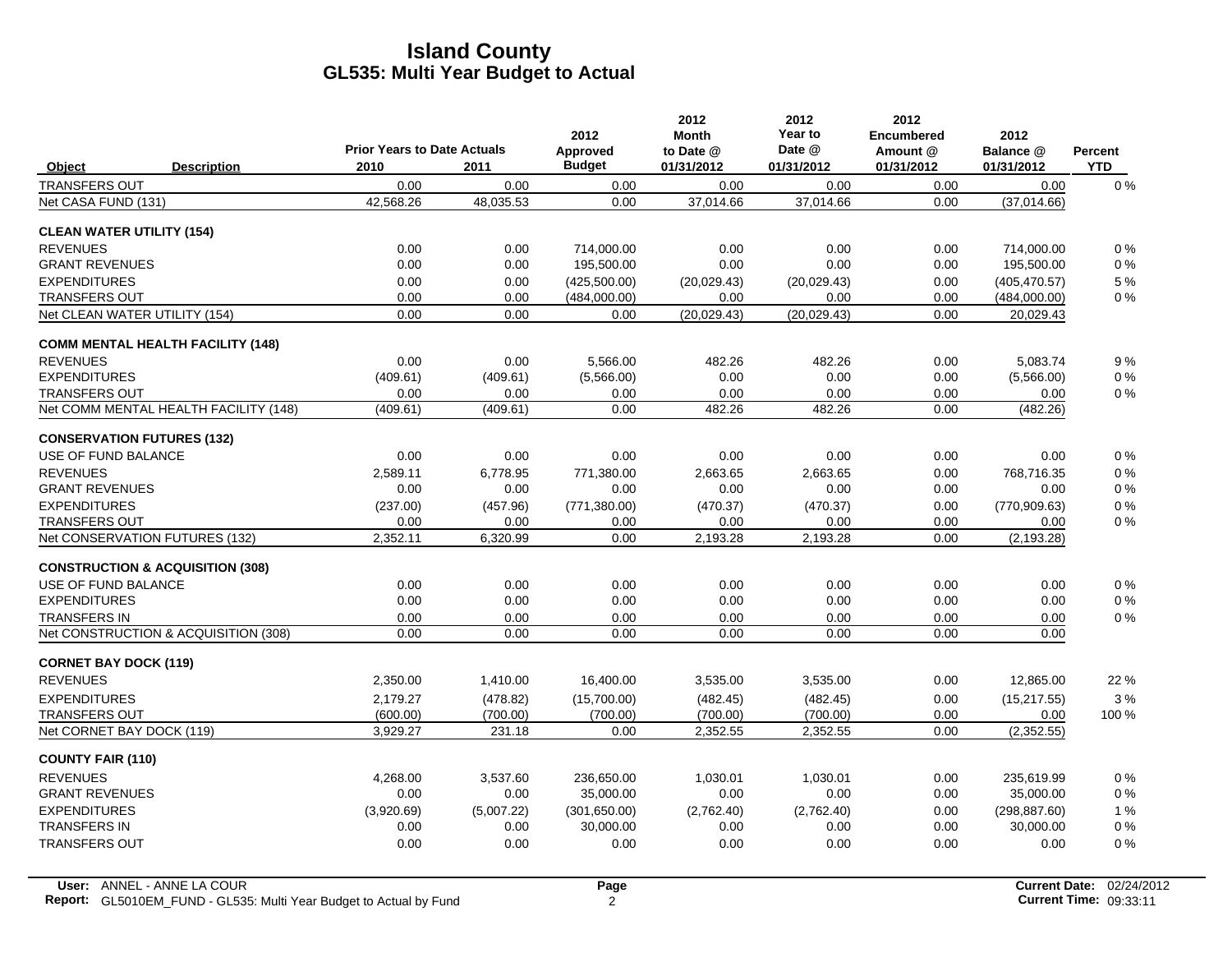|                                               |                                    |                                  | 2012                   | 2012<br><b>Month</b>             | 2012<br>Year to                  | 2012<br><b>Encumbered</b> | 2012                         |                |
|-----------------------------------------------|------------------------------------|----------------------------------|------------------------|----------------------------------|----------------------------------|---------------------------|------------------------------|----------------|
|                                               | <b>Prior Years to Date Actuals</b> |                                  | Approved               | to Date @                        | Date @                           | Amount @                  | Balance @                    | <b>Percent</b> |
| Object<br><b>Description</b>                  | 2010                               | 2011                             | <b>Budget</b>          | 01/31/2012                       | 01/31/2012                       | 01/31/2012                | 01/31/2012                   | <b>YTD</b>     |
| Net COUNTY FAIR (110)                         | 347.31                             | (1,469.62)                       | 0.00                   | (1,732.39)                       | (1,732.39)                       | 0.00                      | 1,732.39                     |                |
| <b>COUNTY LAW LIBRARY (103)</b>               |                                    |                                  |                        |                                  |                                  |                           |                              |                |
| USE OF FUND BALANCE                           | 0.00                               | 0.00                             | 0.00                   | 0.00                             | 0.00                             | 0.00                      | 0.00                         | $0\%$          |
| <b>REVENUES</b>                               | 1,473.33                           | 1,959.66                         | 27,100.00              | 1,812.46                         | 1,812.46                         | 0.00                      | 25,287.54                    | 7%             |
| <b>EXPENDITURES</b>                           | (1,953.90)                         | (1,674.58)                       | (27, 100.00)           | (2,455.19)                       | (2,455.19)                       | 0.00                      | (24, 644.81)                 | 9%             |
| <b>TRANSFERS OUT</b>                          | 0.00                               | 0.00                             | 0.00                   | 0.00                             | 0.00                             | 0.00                      | 0.00                         | 0%             |
| Net COUNTY LAW LIBRARY (103)                  | (480.57)                           | 285.08                           | 0.00                   | (642.73)                         | (642.73)                         | 0.00                      | 642.73                       |                |
| <b>COUNTY ROAD (101)</b>                      |                                    |                                  |                        |                                  |                                  |                           |                              |                |
| USE OF FUND BALANCE                           | 0.00                               | 0.00                             | 0.00                   | 0.00                             | 0.00                             | 0.00                      | 0.00                         | $0\%$          |
| <b>REVENUES</b>                               | 489.842.58                         | 538,016.84                       | 14,145,653.00          | 487,120.00                       | 487,120.00                       | 0.00                      | 13,658,533.00                | 3%             |
| <b>GRANT REVENUES</b>                         | 328,908.97                         | 362,535.59                       | 2,548,000.00           | 16,265.92                        | 16,265.92                        | 0.00                      | 2,531,734.08                 | 1 %            |
| <b>EXPENDITURES</b>                           | (562, 219.71)                      | (418, 785.48)                    | (14, 493, 086.00)      | (621, 917.10)                    | (621, 917.10)                    | 0.00                      | (13,871,168.90)              | 4 %            |
| <b>TRANSFERS IN</b>                           | 0.00                               | 0.00                             | 134,000.00             | 134,000.00                       | 134,000.00                       | 0.00                      | 0.00                         | 100 %          |
| <b>TRANSFERS OUT</b><br>Net COUNTY ROAD (101) | (1,526,217.00)<br>(1,269,685.16)   | (1,514,967.00)<br>(1,033,200.05) | (2,334,567.00)<br>0.00 | (1,618,567.00)<br>(1,603,098.18) | (1,618,567.00)<br>(1,603,098.18) | 0.00<br>0.00              | (716,000.00)<br>1,603,098.18 | 69%            |
|                                               |                                    |                                  |                        |                                  |                                  |                           |                              |                |
| <b>COURTHOUSE EXPANSION (309)</b>             |                                    |                                  |                        |                                  |                                  |                           |                              |                |
| <b>REVENUES</b>                               | 2.29                               | 1.86                             | 0.00                   | 0.97                             | 0.97                             | 0.00                      | (0.97)                       | 0%             |
| Net COURTHOUSE EXPANSION (309)                | 2.29                               | 1.86                             | 0.00                   | 0.97                             | 0.97                             | 0.00                      | (0.97)                       |                |
| <b>DEVELOPMENTAL DISABILITIES (114)</b>       |                                    |                                  |                        |                                  |                                  |                           |                              |                |
| USE OF FUND BALANCE                           | 0.00                               | 0.00                             | 0.00                   | 0.00                             | 0.00                             | 0.00                      | 0.00                         | 0%             |
| <b>REVENUES</b>                               | 720.10                             | 1,885.16                         | 170,000.00             | 656.04                           | 656.04                           | 0.00                      | 169,343.96                   | 0%             |
| <b>GRANT REVENUES</b>                         | 0.00                               | 0.00                             | 444,307.00             | 39,604.00                        | 39,604.00                        | 0.00                      | 404,703.00                   | 9%             |
| <b>EXPENDITURES</b>                           | (8,577.59)                         | (8,014.10)                       | (555, 821.00)          | (2,302.01)                       | (2,302.01)                       | 0.00                      | (553, 518.99)                | 0%             |
| <b>TRANSFERS OUT</b>                          | 0.00                               | 0.00                             | (58, 486.00)           | (58, 486.00)                     | (58, 486.00)                     | 0.00                      | 0.00                         | 100 %          |
| Net DEVELOPMENTAL DISABILITIES (114)          | (7, 857.49)                        | (6.128.94)                       | 0.00                   | (20, 527.97)                     | (20, 527.97)                     | 0.00                      | 20,527.97                    |                |
| <b>DRUG SEIZURE (133)</b>                     |                                    |                                  |                        |                                  |                                  |                           |                              |                |
| USE OF FUND BALANCE                           | 0.00                               | 0.00                             | 0.00                   | 0.00                             | 0.00                             | 0.00                      | 0.00                         | 0%             |
| <b>REVENUES</b>                               | 179.53                             | 675.97                           | 10,000.00              | 79.40                            | 79.40                            | 0.00                      | 9,920.60                     | 1%             |
| <b>EXPENDITURES</b>                           | 0.00                               | 0.00                             | (10,000.00)            | 0.00                             | 0.00                             | 0.00                      | (10,000.00)                  | 0%             |
| <b>TRANSFERS OUT</b>                          | 0.00                               | 0.00                             | 0.00                   | 0.00                             | 0.00                             | 0.00                      | 0.00                         | $0\%$          |
| Net DRUG SEIZURE (133)                        | 179.53                             | 675.97                           | 0.00                   | 79.40                            | 79.40                            | 0.00                      | (79.40)                      |                |
| <b>ELECTION RESERVE (111)</b>                 |                                    |                                  |                        |                                  |                                  |                           |                              |                |
| <b>USE OF FUND BALANCE</b>                    | 0.00                               | 0.00                             | 0.00                   | 0.00                             | 0.00                             | 0.00                      | 0.00                         | 0%             |
| <b>REVENUES</b>                               | (15.50)                            | 124.00                           | 100,000.00             | 23,182.49                        | 23,182.49                        | 0.00                      | 76,817.51                    | 23%            |
| <b>GRANT REVENUES</b>                         | 0.00                               | 0.00                             | 0.00                   | 0.00                             | 0.00                             | 0.00                      | 0.00                         | 0%             |
| <b>EXPENDITURES</b>                           | (48, 345.08)                       | (34, 545.16)                     | (300,000.00)           | (51, 574.89)                     | (51, 574.89)                     | 0.00                      | (248, 425.11)                | 17%            |
| <b>TRANSFERS IN</b>                           | 219,925.00                         | 200,000.00                       | 200,000.00             | 200,000.00                       | 200,000.00                       | 0.00                      | 0.00                         | 100 %          |

 $\overline{\phantom{a}}$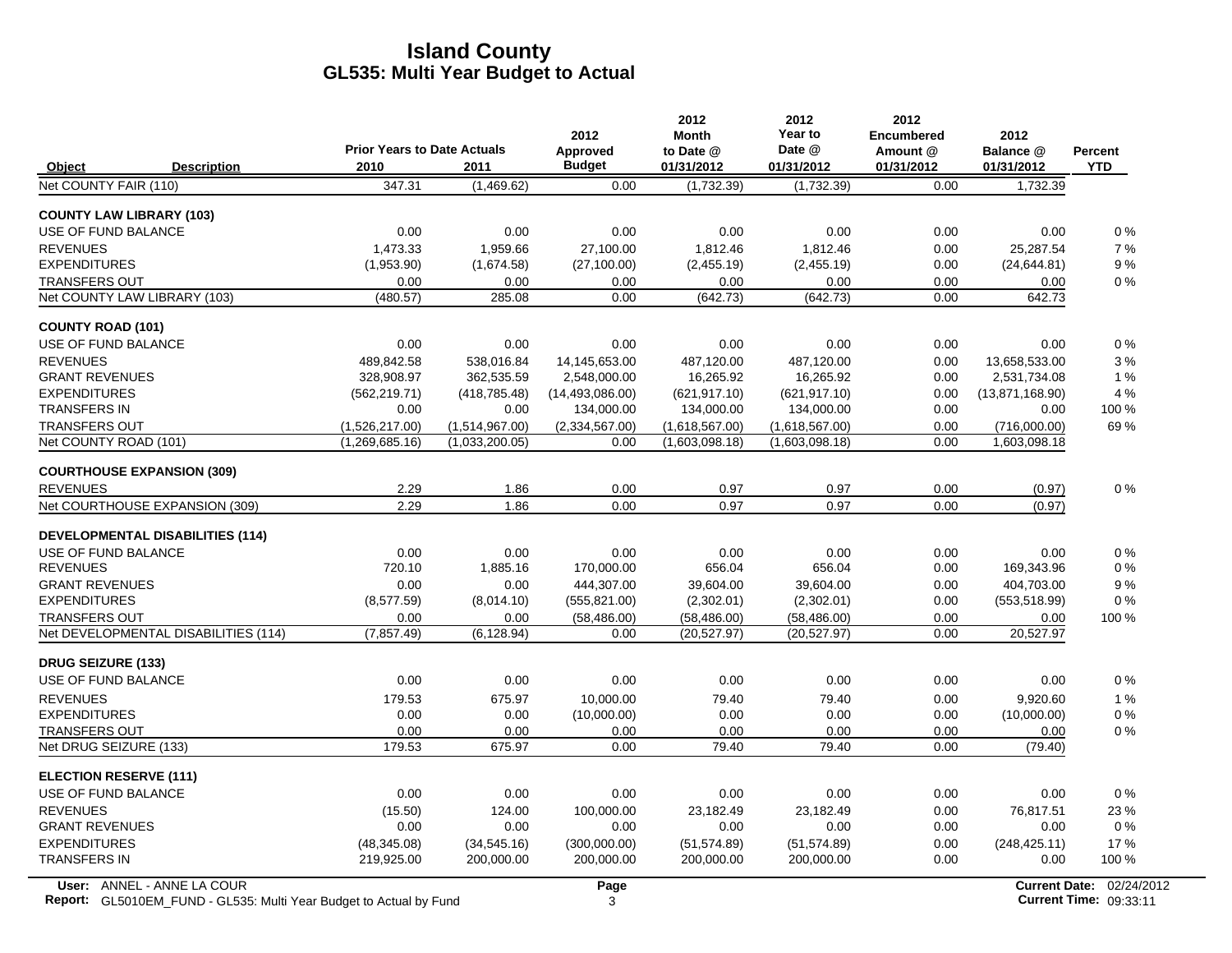|                                 |                                                                    | <b>Prior Years to Date Actuals</b> |              | 2012<br>Approved | 2012<br><b>Month</b><br>to Date @ | 2012<br>Year to<br>Date @ | 2012<br>Encumbered<br>Amount @ | 2012<br>Balance @    | Percent                |
|---------------------------------|--------------------------------------------------------------------|------------------------------------|--------------|------------------|-----------------------------------|---------------------------|--------------------------------|----------------------|------------------------|
| Object                          | <b>Description</b>                                                 | 2010                               | 2011         | <b>Budget</b>    | 01/31/2012                        | 01/31/2012                | 01/31/2012                     | 01/31/2012           | <b>YTD</b>             |
| <b>TRANSFERS OUT</b>            |                                                                    | 0.00                               | 0.00         | 0.00             | 0.00                              | 0.00                      | 0.00                           | 0.00                 | $0\%$                  |
| Net ELECTION RESERVE (111)      |                                                                    | 171.564.42                         | 165,578.84   | 0.00             | 171,607.60                        | 171,607.60                | 0.00                           | (171, 607.60)        |                        |
| <b>ENHANCED 911 (140)</b>       |                                                                    |                                    |              |                  |                                   |                           |                                |                      |                        |
| <b>REVENUES</b>                 |                                                                    | 9,601.50                           | 51,901.66    | 531,000.00       | 63,901.96                         | 63,901.96                 | 0.00                           | 467,098.04           | 12%                    |
| <b>GRANT REVENUES</b>           |                                                                    | 0.00                               | 0.00         | 0.00             | 10,585.18                         | 10,585.18                 | 0.00                           | (10, 585.18)         | 0%                     |
| <b>EXPENDITURES</b>             |                                                                    | 0.00                               | 0.00         | (529, 500.00)    | (72, 270.34)                      | (72, 270.34)              | 0.00                           | (457, 229.66)        | 14 %                   |
| <b>TRANSFERS OUT</b>            |                                                                    | (1,500.00)                         | (1,500.00)   | (1,500.00)       | (1,500.00)                        | (1,500.00)                | 0.00                           | 0.00                 | 100 %                  |
| Net ENHANCED 911 (140)          |                                                                    | 8,101.50                           | 50,401.66    | 0.00             | 716.80                            | 716.80                    | 0.00                           | (716.80)             |                        |
| <b>EXTENSION SERVICES (160)</b> |                                                                    |                                    |              |                  |                                   |                           |                                |                      |                        |
| <b>REVENUES</b>                 |                                                                    | 0.00                               | 0.00         | 130,949.00       | 0.00                              | 0.00                      | 0.00                           | 130,949.00           | 0%                     |
| <b>GRANT REVENUES</b>           |                                                                    | 30,264.24                          | 0.00         | 110,161.00       | 0.00                              | 0.00                      | 0.00                           | 110,161.00           | 0%                     |
| <b>EXPENDITURES</b>             |                                                                    | (39,738.02)                        | (14, 755.41) | (341, 243.00)    | (24, 013.74)                      | (24, 013.74)              | 0.00                           | (317, 229.26)        | 7%                     |
| <b>TRANSFERS IN</b>             |                                                                    | 149,321.00                         | 95,950.00    | 100,133.00       | 100,133.00                        | 100,133.00                | 0.00                           | 0.00                 | 100 %                  |
| <b>TRANSFERS OUT</b>            |                                                                    | 0.00                               | 0.00         | 0.00             | 0.00                              | 0.00                      | 0.00                           | 0.00                 | 0%                     |
|                                 | Net EXTENSION SERVICES (160)                                       | 139,847.22                         | 81,194.59    | 0.00             | 76,119.26                         | 76,119.26                 | 0.00                           | (76, 119.26)         |                        |
|                                 | <b>FAMILY RES CTR CAMANO (143)</b>                                 |                                    |              |                  |                                   |                           |                                |                      |                        |
| USE OF FUND BALANCE             |                                                                    | 0.00                               | 0.00         | 10,753.00        | 0.00                              | 0.00                      | 0.00                           | 10,753.00            | $0\%$                  |
| <b>REVENUES</b>                 |                                                                    | 3,061.65                           | 0.00         | 39,393.00        | 3,248.01                          | 3,248.01                  | 0.00                           | 36,144.99            | 8%                     |
| <b>EXPENDITURES</b>             |                                                                    | (3,200.66)                         | (3.154.76)   | (50, 146.00)     | (47.60)                           | (47.60)                   | 0.00                           | (50,098.40)          | 0%                     |
| <b>TRANSFERS OUT</b>            |                                                                    | 0.00                               | 0.00         | 0.00             | 0.00                              | 0.00                      | 0.00                           | 0.00                 | $0\%$                  |
|                                 | Net FAMILY RES CTR CAMANO (143)                                    | (139.01)                           | (3, 154.76)  | 0.00             | 3,200.41                          | 3,200.41                  | 0.00                           | (3,200.41)           |                        |
|                                 | <b>FAMILY RES CTR OAK HARBOR (141)</b>                             |                                    |              |                  |                                   |                           |                                |                      |                        |
| USE OF FUND BALANCE             |                                                                    | 0.00                               | 0.00         | 0.00             | 0.00                              | 0.00                      | 0.00                           | 0.00                 | 0%                     |
| <b>REVENUES</b>                 |                                                                    | 1,700.00                           | 1,700.00     | 55,937.00        | 4,313.10                          | 4,313.10                  | 0.00                           | 51,623.90            | 8%                     |
| <b>EXPENDITURES</b>             |                                                                    | (3,298.90)                         | (3,304.00)   | (55, 937.00)     | (30.60)                           | (30.60)                   | 0.00                           | (55,906.40)          | $0\%$                  |
| <b>TRANSFERS OUT</b>            |                                                                    | 0.00                               | 0.00         | 0.00             | 0.00                              | 0.00                      | 0.00                           | 0.00                 | $0\%$                  |
|                                 | Net FAMILY RES CTR OAK HARBOR (141)                                | (1,598.90)                         | (1,604.00)   | 0.00             | 4,282.50                          | 4,282.50                  | 0.00                           | (4,282.50)           |                        |
|                                 | <b>FAMILY RES CTR SO WHIDBEY (142)</b>                             |                                    |              |                  |                                   |                           |                                |                      |                        |
| <b>REVENUES</b>                 |                                                                    | 0.00                               | 0.00         | 2,400.00         | 1,000.00                          | 1,000.00                  | 0.00                           | 1,400.00             | 42 %                   |
| <b>EXPENDITURES</b>             |                                                                    | 0.00                               | 0.00         | (2,400.00)       | (18.00)                           | (18.00)                   | 0.00                           | (2,382.00)           | 1%                     |
| <b>TRANSFERS OUT</b>            |                                                                    | 0.00                               | 0.00         | 0.00             | 0.00                              | 0.00                      | 0.00                           | 0.00                 | $0\%$                  |
|                                 | Net FAMILY RES CTR SO WHIDBEY (142)                                | 0.00                               | 0.00         | 0.00             | 982.00                            | 982.00                    | 0.00                           | (982.00)             |                        |
|                                 | <b>FEDERAL ASSET FORFEITURE (147)</b>                              |                                    |              |                  |                                   |                           |                                |                      |                        |
| USE OF FUND BALANCE             |                                                                    | 0.00                               | 0.00         | 0.00             | 0.00                              | 0.00                      | 0.00                           | 0.00                 | 0%                     |
| <b>REVENUES</b>                 |                                                                    | 0.04                               | 0.04         | 5,000.00         | 0.02                              | 0.02                      | 0.00                           | 4,999.98             | $0\%$                  |
| <b>EXPENDITURES</b>             |                                                                    | (2, 148.00)                        | (2, 148.00)  | (5,000.00)       | 0.00                              | 0.00                      | 0.00                           | (5,000.00)           | 0%                     |
| <b>TRANSFERS OUT</b>            |                                                                    | 0.00                               | 0.00         | 0.00             | 0.00                              | 0.00                      | 0.00                           | 0.00                 | $0\%$                  |
|                                 | User: ANNEL - ANNE LA COUR                                         |                                    |              | Page             |                                   |                           |                                | <b>Current Date:</b> | 02/24/2012             |
|                                 | Report: GL5010EM_FUND - GL535: Multi Year Budget to Actual by Fund |                                    |              | $\overline{4}$   |                                   |                           |                                |                      | Current Time: 09:33:11 |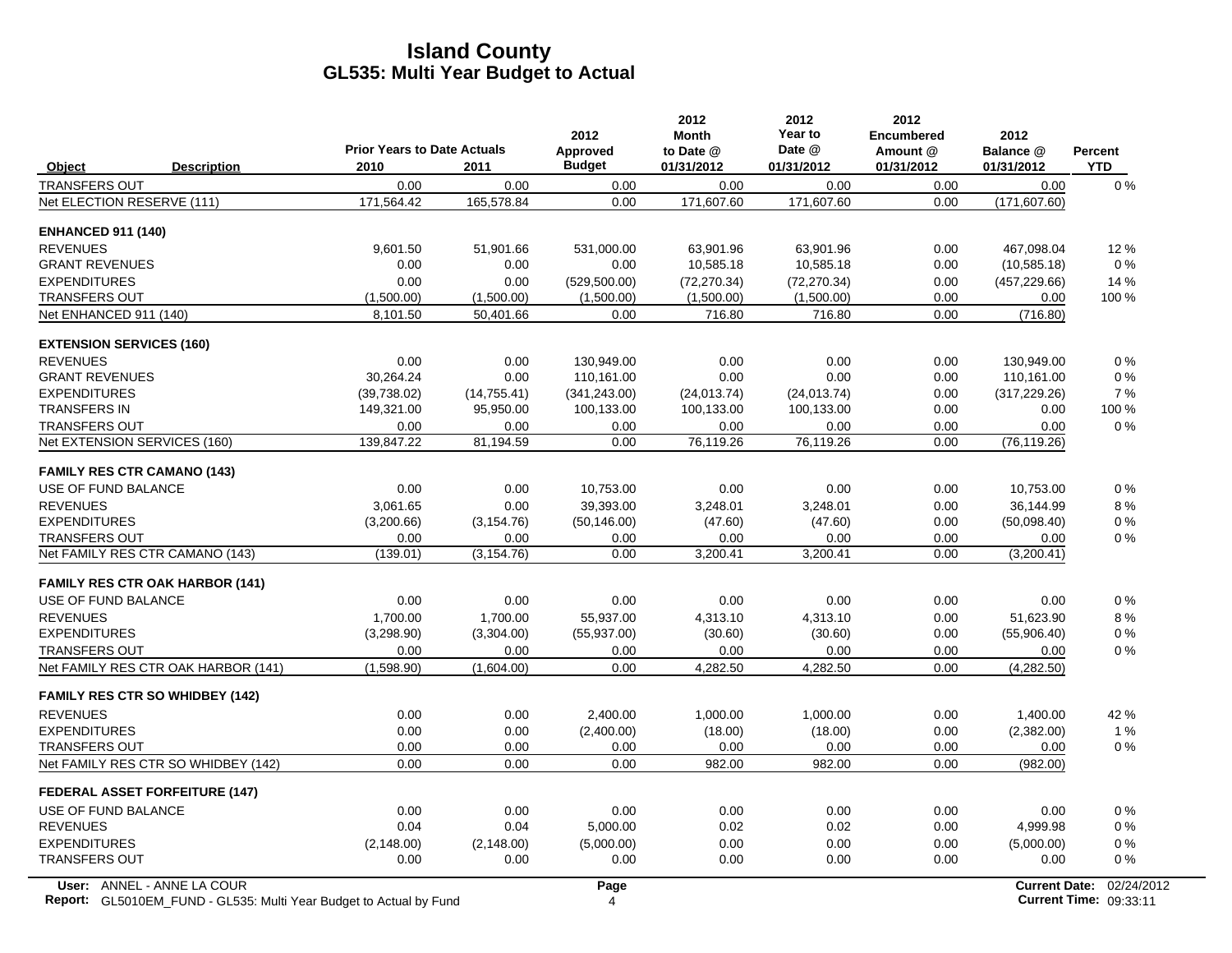|                                           |                                            |              | 2012                      | 2012<br><b>Month</b>    | 2012<br>Year to      | 2012<br><b>Encumbered</b> | 2012                    |                       |
|-------------------------------------------|--------------------------------------------|--------------|---------------------------|-------------------------|----------------------|---------------------------|-------------------------|-----------------------|
| Object<br><b>Description</b>              | <b>Prior Years to Date Actuals</b><br>2010 | 2011         | Approved<br><b>Budget</b> | to Date @<br>01/31/2012 | Date @<br>01/31/2012 | Amount @<br>01/31/2012    | Balance @<br>01/31/2012 | Percent<br><b>YTD</b> |
| Net FEDERAL ASSET FORFEITURE (147)        | (2, 147.96)                                | (2, 147.96)  | 0.00                      | 0.02                    | 0.02                 | 0.00                      | (0.02)                  |                       |
| <b>FIRE PERMIT PROGRAM (115)</b>          |                                            |              |                           |                         |                      |                           |                         |                       |
| <b>REVENUES</b>                           | 4.326.19                                   | 4,455.08     | 48,000.00                 | 3,870.85                | 3,870.85             | 0.00                      | 44,129.15               | 8%                    |
| <b>EXPENDITURES</b>                       | (60.02)                                    | 0.00         | (48,000.00)               | 0.00                    | 0.00                 | 0.00                      | (48,000.00)             | 0%                    |
| <b>TRANSFERS OUT</b>                      | 0.00                                       | 0.00         | 0.00                      | 0.00                    | 0.00                 | 0.00                      | 0.00                    | 0%                    |
| Net FIRE PERMIT PROGRAM (115)             | 4,266.17                                   | 4,455.08     | 0.00                      | 3,870.85                | 3,870.85             | 0.00                      | (3,870.85)              |                       |
| <b>HISTORICAL PRESERVATION FUND (180)</b> |                                            |              |                           |                         |                      |                           |                         |                       |
| USE OF FUND BALANCE                       | 0.00                                       | 0.00         | 6,000.00                  | 0.00                    | 0.00                 | 0.00                      | 6,000.00                | 0%                    |
| <b>REVENUES</b>                           | 0.00                                       | 1,791.00     | 18,000.00                 | 1,733.00                | 1,733.00             | 0.00                      | 16,267.00               | 10%                   |
| <b>EXPENDITURES</b>                       | 0.00                                       | 0.00         | (12,000.00)               | 0.00                    | 0.00                 | 0.00                      | (12,000.00)             | 0%                    |
| <b>TRANSFERS IN</b>                       | 0.00                                       | 0.00         | 0.00                      | 0.00                    | 0.00                 | 0.00                      | 0.00                    | $0\%$                 |
| <b>TRANSFERS OUT</b>                      | 0.00                                       | (12,000.00)  | (12,000.00)               | (12,000.00)             | (12,000.00)          | 0.00                      | 0.00                    | 100 %                 |
| Net HISTORICAL PRESERVATION FUND (180)    | 0.00                                       | (10, 209.00) | 0.00                      | (10, 267.00)            | (10, 267.00)         | 0.00                      | 10.267.00               |                       |
| <b>HOMELESS HOUSING (106)</b>             |                                            |              |                           |                         |                      |                           |                         |                       |
| USE OF FUND BALANCE                       | 0.00                                       | 0.00         | 0.00                      | 0.00                    | 0.00                 | 0.00                      | 0.00                    | $0\ \%$               |
| <b>REVENUES</b>                           | 29.778.96                                  | 33,307.63    | 321,974.00                | 32,748.49               | 32.748.49            | 0.00                      | 289.225.51              | 10%                   |
| <b>GRANT REVENUES</b>                     | 0.00                                       | 0.00         | 76,398.00                 | 1,955.19                | 1,955.19             | 0.00                      | 74,442.81               | 3%                    |
| <b>EXPENDITURES</b>                       | (5,504.85)                                 | (7, 287.08)  | (366, 142.00)             | 0.00                    | 0.00                 | 0.00                      | (366, 142.00)           | 0%                    |
| <b>TRANSFERS OUT</b>                      | 0.00                                       | 0.00         | (32, 230.00)              | (32, 230.00)            | (32, 230.00)         | 0.00                      | 0.00                    | 100 %                 |
| Net HOMELESS HOUSING (106)                | 24,274.11                                  | 26,020.55    | 0.00                      | 2,473.68                | 2,473.68             | 0.00                      | (2,473.68)              |                       |
| <b>HUMAN SERVICES FUND (129)</b>          |                                            |              |                           |                         |                      |                           |                         |                       |
| <b>GRANT REVENUES</b>                     | 0.00                                       | 0.00         | 150.627.00                | 0.00                    | 0.00                 | 0.00                      | 150.627.00              | 0%                    |
| <b>EXPENDITURES</b>                       | 0.00                                       | 0.00         | (362, 252.00)             | (27, 265.35)            | (27, 265.35)         | 0.00                      | (334, 986.65)           | 8%                    |
| <b>TRANSFERS IN</b>                       | 0.00                                       | 0.00         | 211,625.00                | 211,625.00              | 211,625.00           | 0.00                      | 0.00                    | 100 %                 |
| Net HUMAN SERVICES FUND (129)             | 0.00                                       | 0.00         | 0.00                      | 184,359.65              | 184,359.65           | 0.00                      | (184, 359.65)           |                       |
| <b>JOINT TOURISM PROMOTION (146)</b>      |                                            |              |                           |                         |                      |                           |                         |                       |
| USE OF FUND BALANCE                       | 0.00                                       | 0.00         | 0.00                      | 0.00                    | 0.00                 | 0.00                      | 0.00                    | 0%                    |
| <b>REVENUES</b>                           | 18,527.16                                  | 11,441.48    | 200,000.00                | 12,574.09               | 12.574.09            | 0.00                      | 187,425.91              | 6 %                   |
| <b>EXPENDITURES</b>                       | (2,702.46)                                 | (3,679.76)   | (200,000.00)              | (775.00)                | (775.00)             | 0.00                      | (199, 225.00)           | $0\%$                 |
| Net JOINT TOURISM PROMOTION (146)         | 15,824.70                                  | 7,761.72     | 0.00                      | 11,799.09               | 11,799.09            | 0.00                      | (11,799.09)             |                       |
| <b>JUVENILE DETENTION CENTER (145)</b>    |                                            |              |                           |                         |                      |                           |                         |                       |
| USE OF FUND BALANCE                       | 0.00                                       | 0.00         | 0.00                      | 0.00                    | 0.00                 | 0.00                      | 0.00                    | 0%                    |
| <b>REVENUES</b>                           | 57,291.76                                  | 58,056.79    | 726,000.00                | 55,393.07               | 55,393.07            | 0.00                      | 670,606.93              | 8%                    |
| <b>GRANT REVENUES</b>                     | 2,036.44                                   | 1,018.30     | 8,000.00                  | 0.00                    | 0.00                 | 0.00                      | 8,000.00                | 0%                    |
| <b>EXPENDITURES</b>                       | (82, 328.00)                               | (65, 629.62) | (1,041,500.00)            | (110, 556.84)           | (110, 556.84)        | 0.00                      | (930, 943.16)           | 11 %                  |
| <b>TRANSFERS IN</b>                       | 0.00                                       | 403,000.00   | 350,000.00                | 350,000.00              | 350.000.00           | 0.00                      | 0.00                    | 100 %                 |
| <b>TRANSFERS OUT</b>                      | (46,500.00)                                | (45,400.00)  | (42,500.00)               | (42,500.00)             | (42,500.00)          | 0.00                      | 0.00                    | 100 %                 |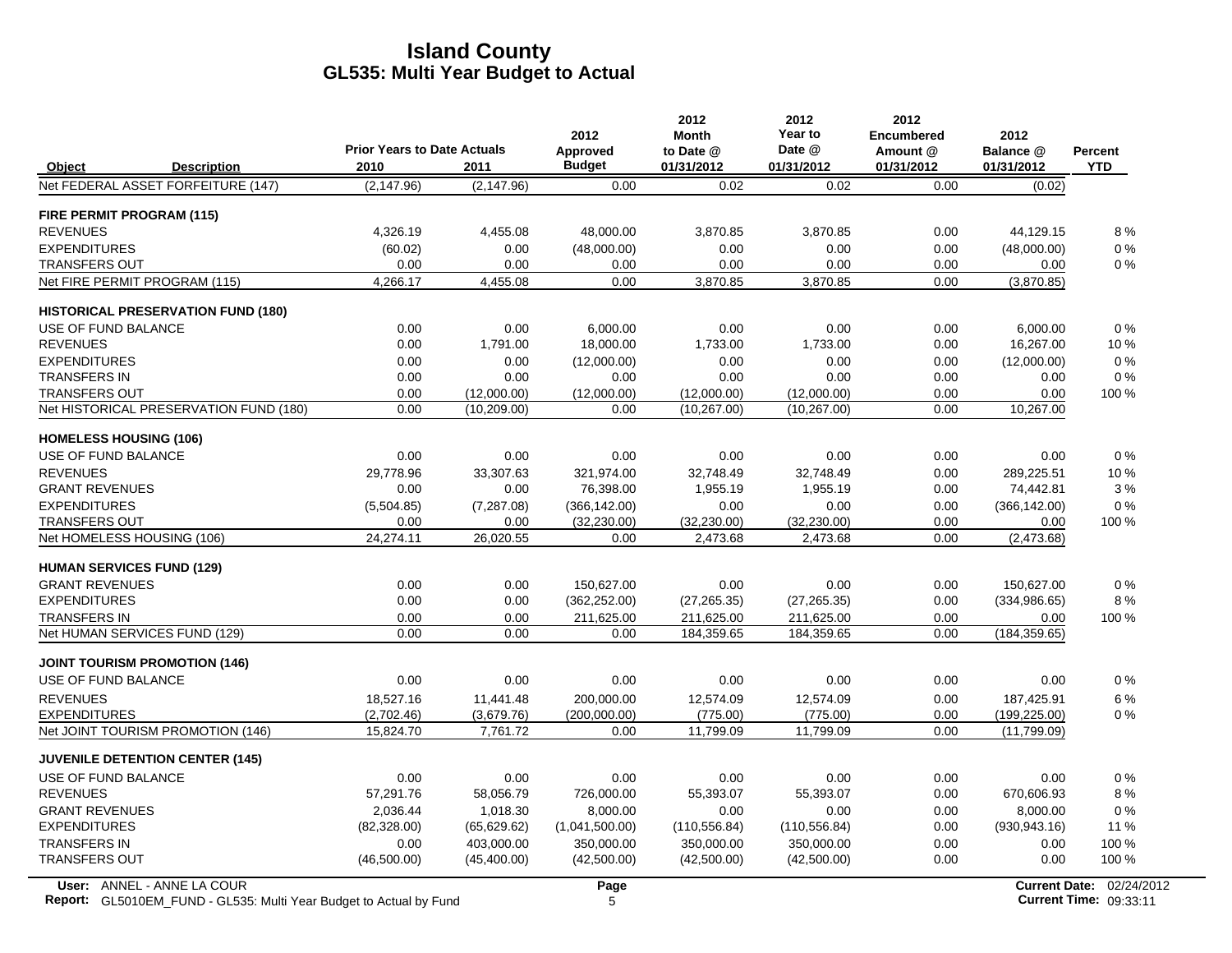|                                    |                                           |                                            |               | 2012                      | 2012<br><b>Month</b>    | 2012<br>Year to      | 2012<br><b>Encumbered</b> | 2012                    |                              |
|------------------------------------|-------------------------------------------|--------------------------------------------|---------------|---------------------------|-------------------------|----------------------|---------------------------|-------------------------|------------------------------|
| Object                             | <b>Description</b>                        | <b>Prior Years to Date Actuals</b><br>2010 | 2011          | Approved<br><b>Budget</b> | to Date @<br>01/31/2012 | Date @<br>01/31/2012 | Amount @<br>01/31/2012    | Balance @<br>01/31/2012 | <b>Percent</b><br><b>YTD</b> |
|                                    | Net JUVENILE DETENTION CENTER (145)       | (69, 499.80)                               | 351,045.47    | 0.00                      | 252,336.23              | 252,336.23           | 0.00                      | (252, 336.23)           |                              |
|                                    | <b>LOW-INCOME HOUSING SURCHARGE (105)</b> |                                            |               |                           |                         |                      |                           |                         |                              |
| USE OF FUND BALANCE                |                                           | 0.00                                       | 0.00          | 0.00                      | 0.00                    | 0.00                 | 0.00                      | 0.00                    | 0%                           |
| <b>REVENUES</b>                    |                                           | 11,944.96                                  | 12,712.40     | 123.532.00                | 12,625.23               | 12,625.23            | 0.00                      | 110,906.77              | 10%                          |
| <b>EXPENDITURES</b>                |                                           | 0.00                                       | (1,743.12)    | (109, 933.00)             | 0.00                    | 0.00                 | 0.00                      | (109, 933.00)           | $0\%$                        |
| <b>TRANSFERS OUT</b>               |                                           | 0.00                                       | 0.00          | (13,599.00)               | (13,599.00)             | (13,599.00)          | 0.00                      | 0.00                    | 100 %                        |
|                                    | Net LOW-INCOME HOUSING SURCHARGE (105)    | 11,944.96                                  | 10,969.28     | 0.00                      | (973.77)                | (973.77)             | 0.00                      | 973.77                  |                              |
| <b>MENTAL HEALTH (113)</b>         |                                           |                                            |               |                           |                         |                      |                           |                         |                              |
| USE OF FUND BALANCE                |                                           | 0.00                                       | 0.00          | 0.00                      | 0.00                    | 0.00                 | 0.00                      | 0.00                    | 0%                           |
| <b>REVENUES</b>                    |                                           | 720.10                                     | 1.885.16      | 240.762.00                | 656.03                  | 656.03               | 0.00                      | 240.105.97              | 0%                           |
| <b>GRANT REVENUES</b>              |                                           | 0.00                                       | 0.00          | 0.00                      | 0.00                    | 0.00                 | 0.00                      | 0.00                    | $0\%$                        |
| <b>EXPENDITURES</b>                |                                           | (18, 242.70)                               | (19, 815.56)  | (214, 704.00)             | (22, 488.91)            | (22, 488.91)         | 0.00                      | (192, 215.09)           | 10%                          |
| <b>TRANSFERS OUT</b>               |                                           | 0.00                                       | 0.00          | (26,058.00)               | (26,058.00)             | (26,058.00)          | 0.00                      | 0.00                    | 100 %                        |
| Net MENTAL HEALTH (113)            |                                           | (17,522.60)                                | (17,930.40)   | 0.00                      | (47,890.88)             | (47,890.88)          | 0.00                      | 47,890.88               |                              |
|                                    | MH THERAPEUTIC COURT SALES TAX (126)      |                                            |               |                           |                         |                      |                           |                         |                              |
| USE OF FUND BALANCE                |                                           | 0.00                                       | 0.00          | 0.00                      | 0.00                    | 0.00                 | 0.00                      | 0.00                    | 0%                           |
| <b>REVENUES</b>                    |                                           | 55,618.84                                  | 56,679.53     | 725,000.00                | 55,302.60               | 55,302.60            | 0.00                      | 669,697.40              | 8%                           |
| <b>GRANT REVENUES</b>              |                                           | 0.00                                       | 0.00          | 64,110.00                 | 0.00                    | 0.00                 | 0.00                      | 64,110.00               | 0%                           |
| <b>EXPENDITURES</b>                |                                           | (210, 946.43)                              | (33,770.31)   | (673, 720.00)             | (47, 429.01)            | (47, 429.01)         | 0.00                      | (626, 290.99)           | 7%                           |
| <b>TRANSFERS IN</b>                |                                           | 0.00                                       | 0.00          | 0.00                      | 0.00                    | 0.00                 | 0.00                      | 0.00                    | 0%                           |
| <b>TRANSFERS OUT</b>               |                                           | (52,800.00)                                | (50, 100.00)  | (115,390.00)              | (115, 390.00)           | (115, 390.00)        | 0.00                      | 0.00                    | 100 %                        |
|                                    | Net MH THERAPEUTIC COURT SALES TAX (126)  | (208, 127.59)                              | (27, 190.78)  | 0.00                      | (107, 516.41)           | (107, 516.41)        | 0.00                      | 107,516.41              |                              |
| PATHS & TRAILS (137)               |                                           |                                            |               |                           |                         |                      |                           |                         |                              |
| <b>REVENUES</b>                    |                                           | 0.00                                       | 0.00          | 0.00                      | 0.00                    | 0.00                 | 0.00                      | 0.00                    | 0%                           |
| <b>GRANT REVENUES</b>              |                                           | 0.00                                       | 0.00          | 740,000.00                | 0.00                    | 0.00                 | 0.00                      | 740,000.00              | 0%                           |
| <b>EXPENDITURES</b>                |                                           | 0.00                                       | 0.00          | (946,000.00)              | (7,958.33)              | (7,958.33)           | 0.00                      | (938,041.67)            | 1%                           |
| <b>TRANSFERS IN</b>                |                                           | 0.00                                       | 0.00          | 206,000.00                | 0.00                    | 0.00                 | 0.00                      | 206,000.00              | 0%                           |
| <b>TRANSFERS OUT</b>               |                                           | 0.00                                       | 0.00          | 0.00                      | 0.00                    | 0.00                 | 0.00                      | 0.00                    | 0%                           |
| Net PATHS & TRAILS (137)           |                                           | 0.00                                       | 0.00          | 0.00                      | (7,958.33)              | (7,958.33)           | 0.00                      | 7,958.33                |                              |
| <b>PUBLIC HEALTH POOLING (104)</b> |                                           |                                            |               |                           |                         |                      |                           |                         |                              |
| USE OF FUND BALANCE                |                                           | 0.00                                       | 0.00          | 0.00                      | 0.00                    | 0.00                 | 0.00                      | 0.00                    | 0%                           |
| <b>REVENUES</b>                    |                                           | 170,147.55                                 | 169,514.23    | 994,731.00                | 111,376.42              | 111,376.42           | 0.00                      | 883,354.58              | 11 %                         |
| <b>GRANT REVENUES</b>              |                                           | 125,887.00                                 | 176,675.00    | 857,998.00                | 0.00                    | 0.00                 | 0.00                      | 857,998.00              | $0\%$                        |
| <b>EXPENDITURES</b>                |                                           | (231, 512.80)                              | (182, 779.39) | (2,388,899.00)            | (227, 490.82)           | (227, 490.82)        | 0.00                      | (2, 161, 408.18)        | 10%                          |
| <b>TRANSFERS IN</b>                |                                           | 622,319.00                                 | 409,400.00    | 637,237.00                | 293,237.00              | 293,237.00           | 0.00                      | 344,000.00              | 46 %                         |
| <b>TRANSFERS OUT</b>               |                                           | (147, 967.00)                              | (114, 267.00) | (101, 067, 00)            | (101, 067.00)           | (101, 067.00)        | 0.00                      | 0.00                    | 100 %                        |
|                                    | Net PUBLIC HEALTH POOLING (104)           | 538,873.75                                 | 458,542.84    | 0.00                      | 76,055.60               | 76,055.60            | 0.00                      | (76,055.60)             |                              |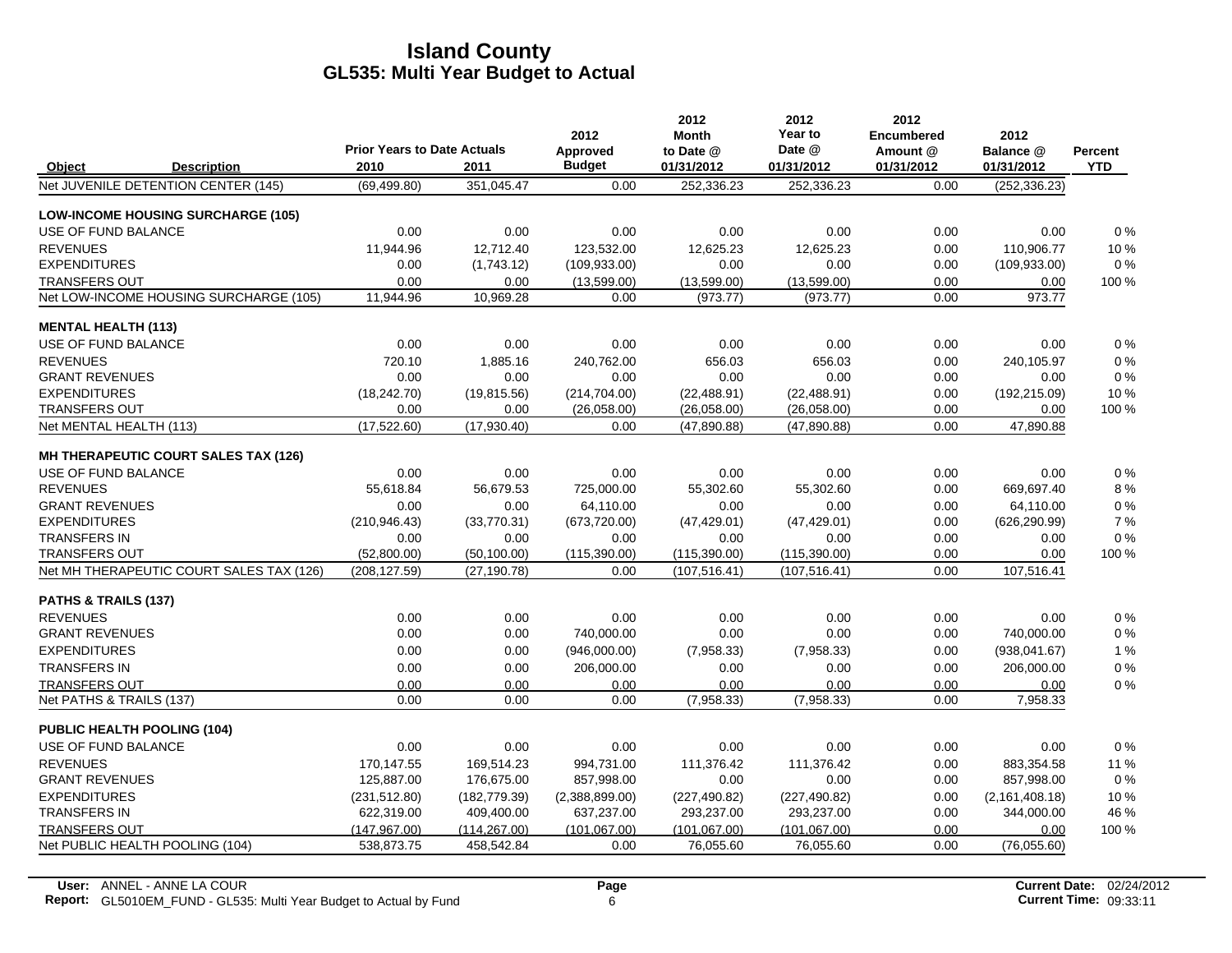|                                                                                                         | <b>Prior Years to Date Actuals</b> |               | 2012<br><b>Approved</b> | 2012<br><b>Month</b><br>to Date @ | 2012<br>Year to<br>Date @ | 2012<br><b>Encumbered</b><br>Amount @ | 2012<br>Balance @        | <b>Percent</b>                       |
|---------------------------------------------------------------------------------------------------------|------------------------------------|---------------|-------------------------|-----------------------------------|---------------------------|---------------------------------------|--------------------------|--------------------------------------|
| Object<br><b>Description</b>                                                                            | 2010<br>2011                       |               | <b>Budget</b>           | 01/31/2012                        | 01/31/2012                | 01/31/2012                            | 01/31/2012               | <b>YTD</b>                           |
| <b>PUBLIC WORKS (139)</b>                                                                               |                                    |               |                         |                                   |                           |                                       |                          |                                      |
| <b>USE OF FUND BALANCE</b>                                                                              | 0.00                               | 0.00          | 12,662.00               | 0.00                              | 0.00                      | 0.00                                  | 12,662.00                | 0%                                   |
| <b>REVENUES</b>                                                                                         | 0.00                               | 0.00          | 0.00                    | 0.00                              | 0.00                      | 0.00                                  | 0.00                     | 0%                                   |
| <b>EXPENDITURES</b>                                                                                     | (34, 827.98)                       | (33, 465.63)  | (457, 662.00)           | (42, 287.35)                      | (42, 287.35)              | 0.00                                  | (415, 374.65)            | 9%                                   |
| <b>TRANSFERS IN</b>                                                                                     | 419,912.00                         | 431,600.00    | 445,000.00              | 405,000.00                        | 405,000.00                | 0.00                                  | 40,000.00                | 91 %                                 |
| <b>TRANSFERS OUT</b>                                                                                    | 0.00                               | 0.00          | 0.00                    | 0.00                              | 0.00                      | 0.00                                  | 0.00                     | 0%                                   |
| Net PUBLIC WORKS (139)                                                                                  | 385,084.02                         | 398,134.37    | 0.00                    | 362,712.65                        | 362,712.65                | 0.00                                  | (362, 712.65)            |                                      |
| <b>REET 1 CAPITAL IMPROVEMENTS (134)</b>                                                                |                                    |               |                         |                                   |                           |                                       |                          |                                      |
| USE OF FUND BALANCE                                                                                     | 0.00                               | 0.00          | 388,000.00              | 0.00                              | 0.00                      | 0.00                                  | 388,000.00               | $0\%$                                |
| <b>REVENUES</b>                                                                                         | 40,656.24                          | 45,654.16     | 600,000.00              | 25,818.48                         | 25,818.48                 | 0.00                                  | 574,181.52               | 4 %                                  |
| <b>EXPENDITURES</b>                                                                                     | 0.00                               | 0.00          | (779,000.00)            | 0.00                              | 0.00                      | 0.00                                  | (779,000.00)             | 0%                                   |
| <b>TRANSFERS IN</b>                                                                                     | 0.00                               | 0.00          | 0.00                    | 0.00                              | 0.00                      | 0.00                                  | 0.00                     | 0%                                   |
| <b>TRANSFERS OUT</b>                                                                                    | (46,900.00)                        | (49,300.00)   | (209,000.00)            | (179,000.00)                      | (179,000.00)              | 0.00                                  | (30,000.00)              | 86 %                                 |
| Net REET 1 CAPITAL IMPROVEMENTS (134)                                                                   | (6, 243.76)                        | (3,645.84)    | 0.00                    | (153, 181.52)                     | (153, 181.52)             | 0.00                                  | 153,181.52               |                                      |
|                                                                                                         |                                    |               |                         |                                   |                           |                                       |                          |                                      |
| <b>REET 2 CAPITAL FACILITIES (135)</b>                                                                  | 0.00                               | 0.00          | 560,720.00              | 0.00                              | 0.00                      | 0.00                                  |                          | 0%                                   |
| USE OF FUND BALANCE<br><b>REVENUES</b>                                                                  | 40,656.24                          | 45,654.16     | 600,000.00              | 25,818.48                         | 25,818.48                 | 0.00                                  | 560,720.00<br>574,181.52 | 4 %                                  |
| <b>GRANT REVENUES</b>                                                                                   | 0.00                               | 0.00          | 0.00                    | 0.00                              | 0.00                      | 0.00                                  | 0.00                     | 0%                                   |
| <b>EXPENDITURES</b>                                                                                     | 0.00                               | 0.00          | (630,000.00)            | 0.00                              | 0.00                      | 0.00                                  | (630,000.00)             | 0%                                   |
| <b>TRANSFERS OUT</b>                                                                                    | (153, 320.00)                      | (186, 230.00) | (530, 720.00)           | (530, 720.00)                     | (530, 720.00)             | 0.00                                  | 0.00                     | 100 %                                |
| Net REET 2 CAPITAL FACILITIES (135)                                                                     | (112, 663.76)                      | (140, 575.84) | 0.00                    | (504, 901.52)                     | (504, 901.52)             | 0.00                                  | 504,901.52               |                                      |
|                                                                                                         |                                    |               |                         |                                   |                           |                                       |                          |                                      |
| <b>REET ELECTRONIC TECHNOLOGY (150)</b><br>USE OF FUND BALANCE                                          | 0.00                               | 0.00          |                         | 0.00                              | 0.00                      | 0.00                                  |                          | $0\%$                                |
| <b>REVENUES</b>                                                                                         |                                    | 0.00          | 5,000.00<br>0.00        | 0.00                              | 0.00                      |                                       | 5,000.00                 | $0\%$                                |
| <b>GRANT REVENUES</b>                                                                                   | 2,277.96<br>0.00                   | 0.00          | 0.00                    | 0.00                              | 0.00                      | 0.00<br>0.00                          | 0.00<br>0.00             | $0\%$                                |
| <b>EXPENDITURES</b>                                                                                     | 0.00                               | 0.00          | (5,000.00)              | 0.00                              | 0.00                      | 0.00                                  | (5,000.00)               | $0\%$                                |
| <b>TRANSFERS OUT</b>                                                                                    | 0.00                               | 0.00          | 0.00                    | 0.00                              | 0.00                      | 0.00                                  | 0.00                     | $0\%$                                |
| Net REET ELECTRONIC TECHNOLOGY (150)                                                                    | 2,277.96                           | 0.00          | 0.00                    | 0.00                              | 0.00                      | 0.00                                  | 0.00                     |                                      |
|                                                                                                         |                                    |               |                         |                                   |                           |                                       |                          |                                      |
| <b>RURAL COUNTY SALES TAX (121)</b>                                                                     |                                    |               |                         |                                   |                           |                                       |                          |                                      |
| USE OF FUND BALANCE                                                                                     | 0.00                               | 0.00          | 0.00                    | 0.00                              | 0.00                      | 0.00                                  | 0.00                     | $0\%$                                |
| <b>REVENUES</b>                                                                                         | 50,544.06                          | 52,389.55     | 625,000.00              | 50,231.44                         | 50,231.44                 | 0.00                                  | 574,768.56               | 8%                                   |
| <b>EXPENDITURES</b>                                                                                     | 0.00                               | 0.00          | (625,000.00)            | 0.00                              | 0.00                      | 0.00                                  | (625,000.00)             | $0\%$                                |
| <b>TRANSFERS OUT</b>                                                                                    | (2,800.00)                         | (2,700.00)    | 0.00                    | 0.00                              | 0.00                      | 0.00                                  | 0.00                     | $0\%$                                |
| Net RURAL COUNTY SALES TAX (121)                                                                        | 47,744.06                          | 49,689.55     | 0.00                    | 50,231.44                         | 50,231.44                 | 0.00                                  | (50, 231.44)             |                                      |
| <b>STORM &amp; SURFACE WATER UTILITY (144)</b>                                                          |                                    |               |                         |                                   |                           |                                       |                          |                                      |
| USE OF FUND BALANCE                                                                                     | 0.00                               | 0.00          | 0.00                    | 0.00                              | 0.00                      | 0.00                                  | 0.00                     | $0\%$                                |
| <b>REVENUES</b>                                                                                         | 2.93                               | 4.23          | 0.00                    | 1.69                              | 1.69                      | 0.00                                  | (1.69)                   | $0\%$                                |
| <b>EXPENDITURES</b>                                                                                     | 0.00                               | 0.00          | (27, 160.00)            | 0.00                              | 0.00                      | 0.00                                  | (27, 160.00)             | $0\%$                                |
| User: ANNEL - ANNE LA COUR<br><b>Report:</b> GL5010EM_FUND - GL535: Multi Year Budget to Actual by Fund |                                    |               | Page<br>7               |                                   |                           |                                       | <b>Current Date:</b>     | 02/24/2012<br>Current Time: 09:33:11 |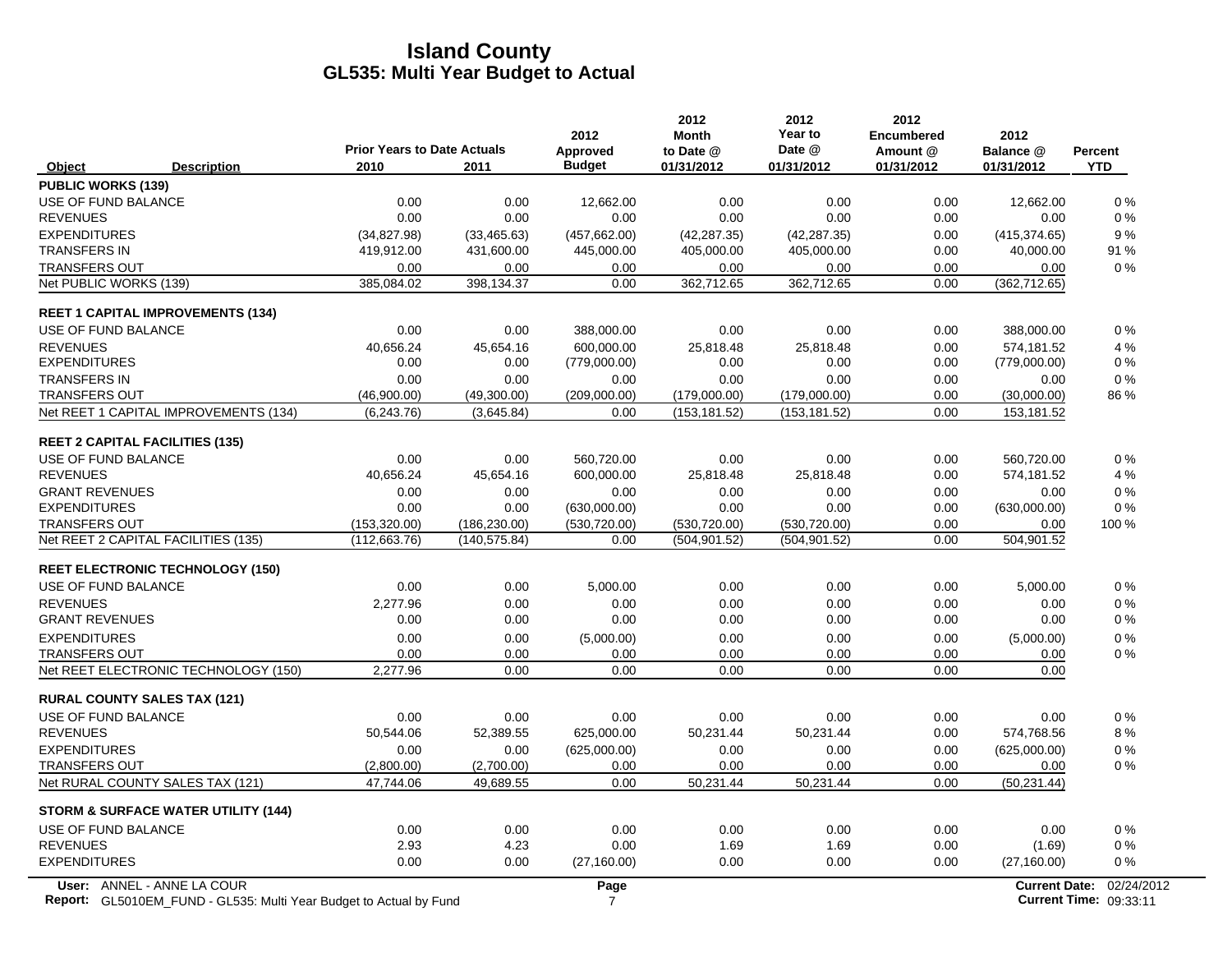|                               |                                         | <b>Prior Years to Date Actuals</b> |             | 2012<br>Approved<br><b>Budget</b> | 2012<br><b>Month</b><br>to Date @ | 2012<br>Year to<br>Date @ | 2012<br><b>Encumbered</b><br>Amount @ | 2012<br>Balance @ | <b>Percent</b> |
|-------------------------------|-----------------------------------------|------------------------------------|-------------|-----------------------------------|-----------------------------------|---------------------------|---------------------------------------|-------------------|----------------|
| Object<br><b>TRANSFERS IN</b> | <b>Description</b>                      | 2010<br>6,420.00                   | 2011        |                                   | 01/31/2012                        | 01/31/2012                | 01/31/2012                            | 01/31/2012        | <b>YTD</b>     |
|                               |                                         |                                    | 25,930.00   | 27,160.00                         | 27,160.00                         | 27,160.00                 | 0.00                                  | 0.00              | 100 %          |
|                               | Net STORM & SURFACE WATER UTILITY (144) | 6,422.93                           | 25,934.23   | 0.00                              | 27,161.69                         | 27,161.69                 | 0.00                                  | (27, 161.69)      |                |
| TREASURER'S M & O (116)       |                                         |                                    |             |                                   |                                   |                           |                                       |                   |                |
| USE OF FUND BALANCE           |                                         | 0.00                               | 0.00        | 0.00                              | 0.00                              | 0.00                      | 0.00                                  | 0.00              | 0%             |
| <b>REVENUES</b>               |                                         | 16,925.62                          | 12,551.01   | 77,424.00                         | 43,061.62                         | 43,061.62                 | 0.00                                  | 34,362.38         | 56 %           |
| <b>EXPENDITURES</b>           |                                         | (2,813.59)                         | (2, 149.46) | (77, 424.00)                      | (3,753.41)                        | (3,753.41)                | 0.00                                  | (73,670.59)       | 5 %            |
| <b>TRANSFERS OUT</b>          |                                         | 0.00                               | 0.00        | 0.00                              | 0.00                              | 0.00                      | 0.00                                  | 0.00              | 0%             |
|                               | Net TREASURER'S M & O (116)             | 14,112.03                          | 10,401.55   | 0.00                              | 39,308.21                         | 39,308.21                 | 0.00                                  | (39, 308.21)      |                |
|                               | <b>TRIAL COURT IMPROVEMENT (157)</b>    |                                    |             |                                   |                                   |                           |                                       |                   |                |
| <b>REVENUES</b>               |                                         | 12.81                              | 14.09       | 5,000.00                          | 9.51                              | 9.51                      | 0.00                                  | 4,990.49          | $0\%$          |
| <b>EXPENDITURES</b>           |                                         | 0.00                               | 0.00        | (5,000.00)                        | 0.00                              | 0.00                      | 0.00                                  | (5,000.00)        | 0%             |
|                               | Net TRIAL COURT IMPROVEMENT (157)       | 12.81                              | 14.09       | 0.00                              | 9.51                              | 9.51                      | 0.00                                  | (9.51)            |                |
|                               | <b>VETERANS ASSISTANCE (107)</b>        |                                    |             |                                   |                                   |                           |                                       |                   |                |
| USE OF FUND BALANCE           |                                         | 0.00                               | 0.00        | 0.00                              | 0.00                              | 0.00                      | 0.00                                  | 0.00              | 0%             |
| <b>REVENUES</b>               |                                         | 136.95                             | 85.19       | 148,000.00                        | 40.26                             | 40.26                     | 0.00                                  | 147,959.74        | 0%             |
| <b>EXPENDITURES</b>           |                                         | (3,051.50)                         | (4, 198.73) | (140, 048.00)                     | (2, 185.40)                       | (2, 185.40)               | 0.00                                  | (137, 862.60)     | 2%             |
| <b>TRANSFERS OUT</b>          |                                         | 0.00                               | 0.00        | (7,952.00)                        | (7,952.00)                        | (7,952.00)                | 0.00                                  | 0.00              | 100 %          |
|                               | Net VETERANS ASSISTANCE (107)           | (2,914.55)                         | (4, 113.54) | 0.00                              | (10.097.14)                       | (10.097.14)               | 0.00                                  | 10,097.14         |                |
|                               | <b>WATER QUALITY ASSISTANCE (149)</b>   |                                    |             |                                   |                                   |                           |                                       |                   |                |
| <b>REVENUES</b>               |                                         | 482.51                             | 1,207.38    | 232,500.00                        | 1,050.46                          | 1,050.46                  | 0.00                                  | 231,449.54        | 0%             |
| <b>GRANT REVENUES</b>         |                                         | 0.00                               | 0.00        | 100,000.00                        | 0.00                              | 0.00                      | 0.00                                  | 100,000.00        | 0%             |
| <b>EXPENDITURES</b>           |                                         | 0.00                               | 0.00        | (332, 500.00)                     | 0.00                              | 0.00                      | 0.00                                  | (332, 500.00)     | 0%             |
| <b>TRANSFERS IN</b>           |                                         | 0.00                               | 0.00        | 0.00                              | 0.00                              | 0.00                      | 0.00                                  | 0.00              | 0%             |
| <b>TRANSFERS OUT</b>          |                                         | 0.00                               | 0.00        | 0.00                              | 0.00                              | 0.00                      | 0.00                                  | 0.00              | 0%             |
|                               | Net WATER QUALITY ASSISTANCE (149)      | 482.51                             | 1,207.38    | 0.00                              | 1,050.46                          | 1,050.46                  | 0.00                                  | (1,050.46)        |                |
| <b>Grand Total All Funds</b>  |                                         | (172, 506.30)                      | 558,064.25  | 0.00                              | (1,014,093.34)                    | (1,014,093.34)            | 0.00                                  | 1,014,093.34      |                |